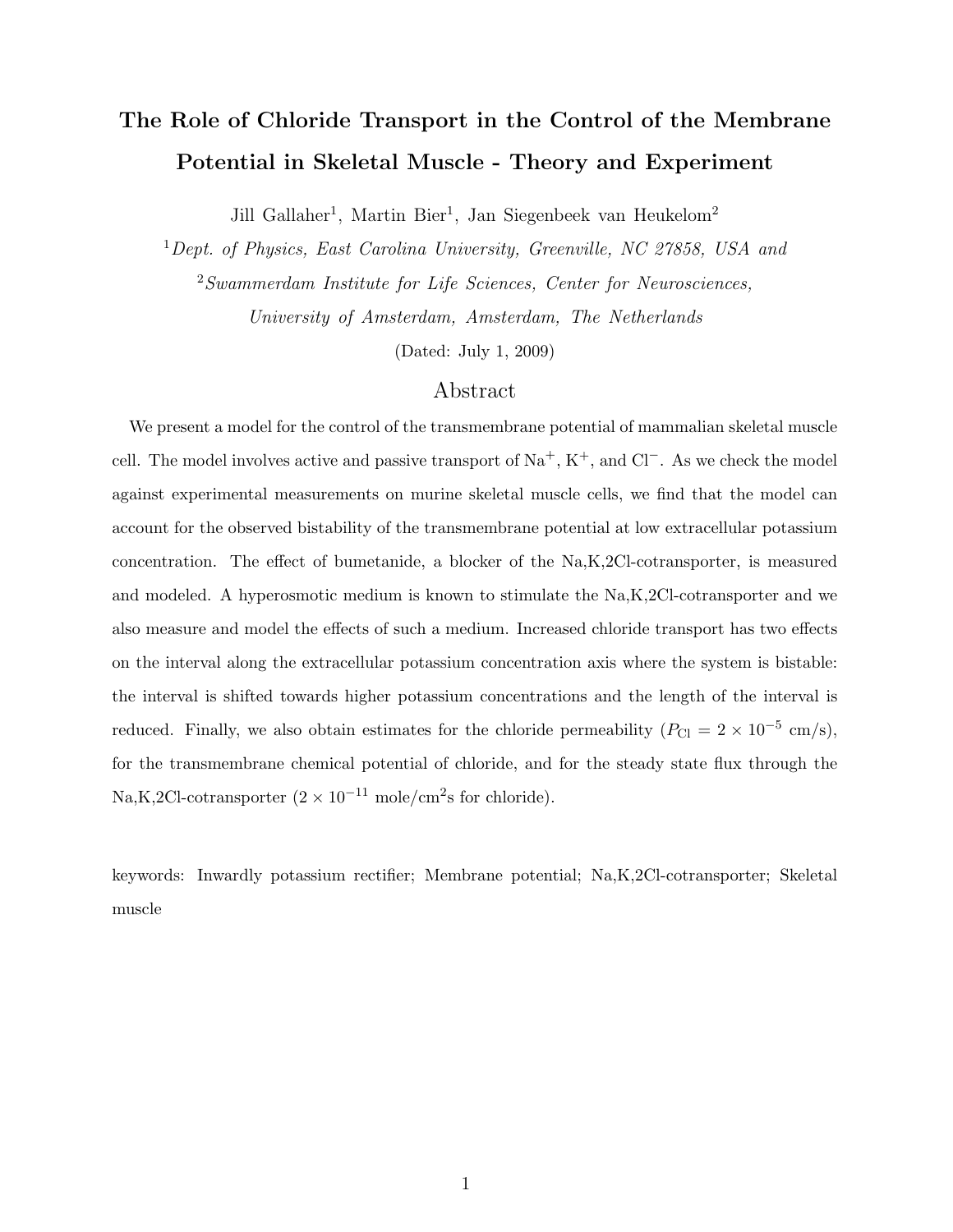#### I. INTRODUCTION

The maintenance of an electrochemical gradient across the membrane is essential for a living cell to stay alive [1]. For a mammalian skeletal muscle cell, the inside is about -75 mV relative to the outside. There are, furthermore, significant differences in intra- and extracellular concentrations for the most prominent ions. For sodium we have  $[Na^+]_i \approx 10$ mM versus  $[Na^+]$ <sub>o</sub>  $\approx 150$  mM, for potassium  $[K^+]_i \approx 130$  mM versus  $[K^+]_o \approx 5.7$  mM, and for chloride  $\text{[Cl}^-]_i \approx 8 \text{ mM}$  versus  $\text{[Cl}^-]_0 \approx 120 \text{ mM}$ . The electrochemical gradients are primarily maintained by Na,K-ATPase, also called the Na,K-pump [2]. This pump hydrolyzes ATP and utilizes the released energy from one ATP to move three  $Na<sup>+</sup>$  ions, against a strong electrochemical potential, from the inside to the outside of the cell. In the course of the same cycle two  $K^+$  ions are moved into the cell.

Both the chemical and the electric gradient drive  $Na<sup>+</sup>$  to the inside of the cell. However, Na<sup>+</sup> channels in the membrane are mostly closed. At steady state the low sodium permeability and the high electrochemical potential for sodium lead to a sodium inflow that equals the Na,K-pump driven outflow. For  $K^+$  the electric and the chemical force have opposite directions and almost balance each other out. Under normal conditions a significant fraction of the K<sup>+</sup> channels is open and the ensuing potassium permeability is high. This sets up a force towards a steady state in which the transmembrane electric potential,  $V_m$ , is close to a value where it compensates for the  $K^+$  chemical transmembrane potential. The chemical transmembrane potential for K<sup>+</sup> is  $E_K = (RT/F) \log([K^+]_0/[K^+]_i)$ . Here, and throughout this article, the symbol "log" denotes the natural logarithm. In mammalian muscle cells a large part of the potassium permeability is due to the so-called inwardly rectifying potassium channels (IRK). These channels protect the high intracellular potassium concentration through a rectification property: they are mostly open when  $V_m \stackrel{\leq}{\sim} E_K$  (i.e. when the net force drives K<sup>+</sup> into the cell) and mostly closed when  $V_m \stackrel{>}{\sim} E_K$  (i.e. when the net force drives K<sup>+</sup> out of the cell). In normal physiological steady state conditions  $V_m - E_K$  is slightly above zero. This leads to a steady leak of potassium ions out of the cell. A variety of IRK channels exists and especially those in cardiac cells are extensively studied [3].

In this article we go beyond just the  $Na^+$  and  $K^+$  transport, and we include  $Cl^-$  ions into the picture. Chloride is an important ion in the regulation of the transmembrane potential and there is growing research interest in the different channels, transporters and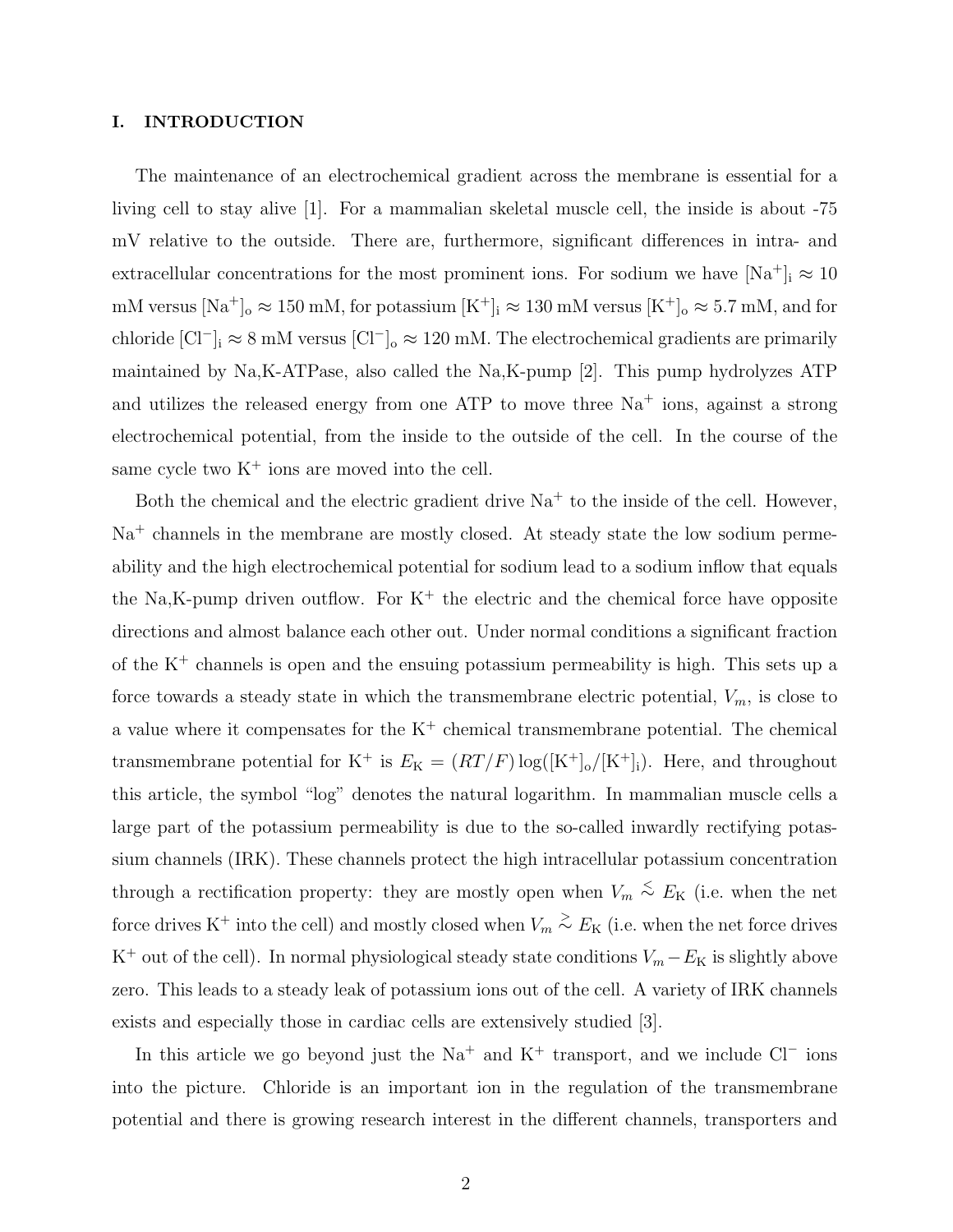pumps that are involved in its transport. The membrane's permeability for chloride has been reported to be up to about an order of magnitude higher than the permeability for potassium [4]. So, just like for K<sup>+</sup>, for Cl<sup>−</sup> the electric potential and the chemical potential almost balance each other out. What keeps [Cl<sup>−</sup> ]<sup>i</sup> slightly above equilibrium with respect to [Cl<sup>−</sup> ]<sup>o</sup> is the activity of the Na,K,2Cl-cotransporter. The Na,K,2Cl-cotransporter imports 2 Cl<sup>−</sup> ions in conjunction with one K<sup>+</sup> ion and one Na<sup>+</sup> ion. The electrochemical gradient for Na<sup>+</sup> provides the energy to import the other three ions. The Na,K,2Cl-cotransporter thus couples the transmembrane electrochemical potential of Cl<sup>−</sup> to the transmembrane electrochemical potentials of  $Na<sup>+</sup>$  and  $K<sup>+</sup>$ .

The Na,K,2Cl-cotransporter only imports ions into the cell and because of this it plays a central role in a cell's osmotic regulation and volume homeostasis [5–7]. As such, the cotransporter is also important in the function of the kidney. Bumetanide blocks the Na,K,2Clcotransporter very effectively (it is known as a"high ceiling loop diuretic") and it is frequently administered to patients with excessive accumulation of body fluids, hypertension, and congestive heart failure [8].

In this article we present a mathematical model for the steady state electrochemical balance of a cell. We test the model against electrophysiological measurements on impaled muscle cells. In both the model and in the experiment we follow how the electric transmembrane potential at steady state changes as the extracellular potassium concentration,  $[K^+]_0$ , is decreased to values that are significantly below the physiological level and next increased again back to the physiological level. We then stop the pumping of chloride through the application of bumetanide. After such application the chloride distribution will simply follow the electric potential, i.e.  $E_{\text{Cl}} = V_m$ , and chloride concentrations will no longer affect the steady state membrane potential. We examine the low  $[K^+]$ <sub>o</sub> regime with and without bumetanide on the same cell and we compare model predictions with the actual experiment. A hyperosmotic medium is a medium in which the osmotic value is elevated through the addition of molecules that can't permeate the cell membrane. Such a medium is known to stimulate the Na,K,2Cl-cotransporter [5–7]. So hyperosmolarity has the opposite effect of bumetanide. We also examine the low  $[K^+]_0$  regime for one and the same cell with and without such medium hyperosmolarity. Subsequently, we again compare model predictions with experimental outcomes.

Our study of the control of the transmembrane potential at low extracellular  $[K^+]$  bears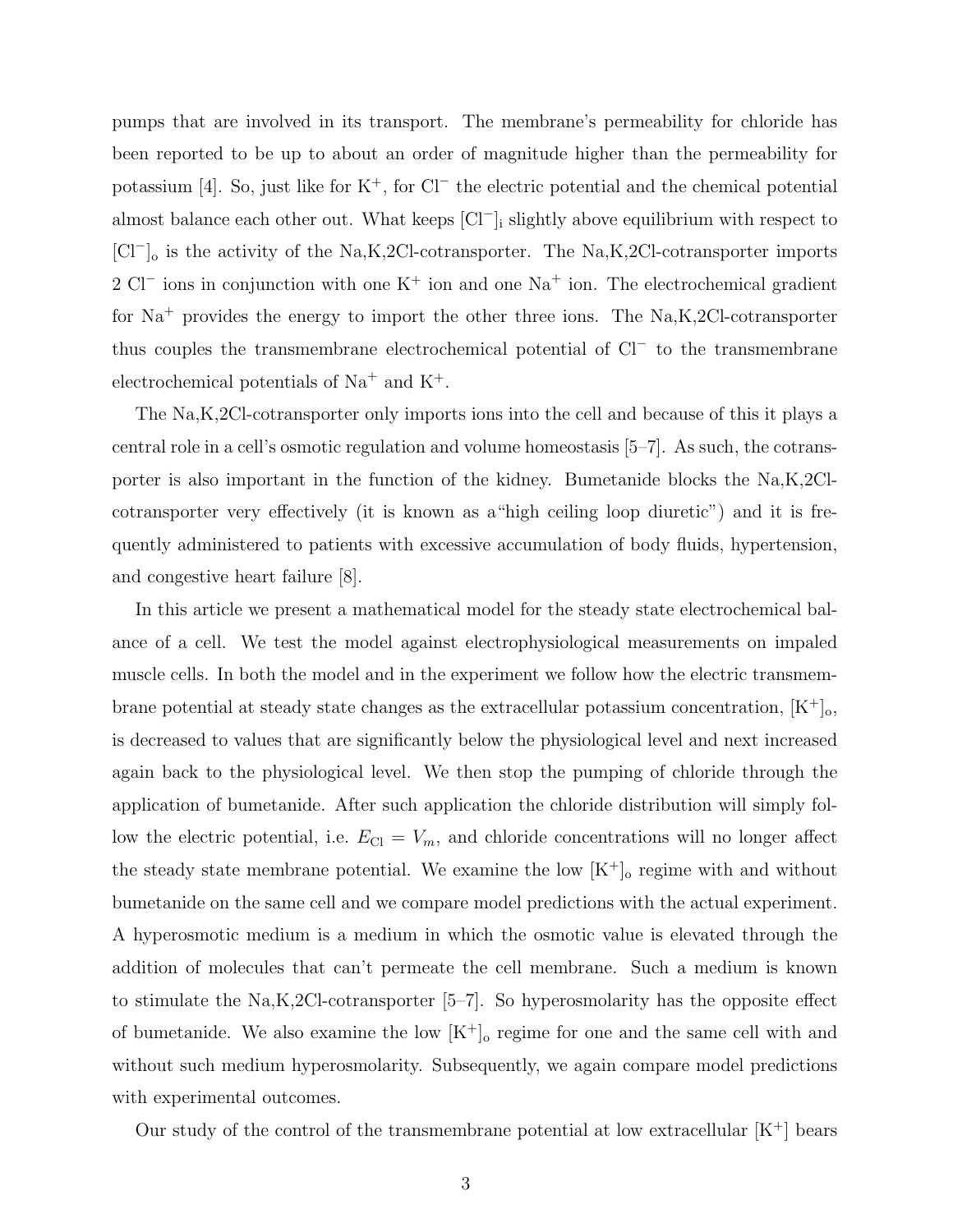significance for the understanding of hypokalemia. This is a disorder in which the  $K^+$  concentration in the blood becomes low  $( $3.5 \text{ mM}$ ). The alignment often arises acutely in connection$ with diuretic therapy or renal malfunction [9, 10]. Hypokalemia can also occur as a periodically returning symptom in certain inherited disorders [11, 12]. Clinical manifestations of hypokalemia can consist of decreased muscle function and even paralysis. Electrophysiological experiments and models show that, at a sufficiently low extracellular potassium, a second steady state emerges [13, 14]. The membrane potential in this steady state is about −50 mV. It has been suggested that the observed paralysis comes about as a result of cells switching to this depolarized state [15].

Intuitively it can be understood that at a hypophysiological  $[K^+]_0$ , a hyperpolarization is necessary for the transmembrane chemical force on  $K^+$  and the transmembrane electrical force on  $K^+$  to keep canceling each other out. The driving force for potassium ions increases as the hyperpolarization of  $E_K$  is larger than the hyperpolarization of  $V_m$ . A hyperpolarized  $V_m$  also leads to increased leak of Na<sup>+</sup> and the hyperpolarized steady state thus requires more "pump work" on the part of the Na,K-ATPase. However, there is a critical point in the dynamics. The pump has a saturation level and there is a critical value of  $[K^+]_o$  below which the increased leak of  $Na<sup>+</sup>$  into the cell at the more negative membrane potential can no longer be compensated for by pumping activity. A hyperpolarized steady state is then no longer tenable. The increased Na,K-pump activity has also increased the intracellular potassium concentration and thereby  $(V_m - E_K)$ . When  $(V_m - E_K)$  crosses a threshold, the IRKs close and a "switch" to the depolarized state takes place. In the depolarized state  $V_m$  is about 60% of what is was in the hyperpolarized steady state. The about tenfold reduced potassium permeability accounts for a steady state in which the high intracellular potassium concentration is "protected" even though there is a large outward directed driving force,  $(V_m - E_K)$ , for potassium ions. In [14] a simpler model was presented that involved only sodium and potassium. That model employed a Michaelis-Menten description for the behavior of the Na,K-ATPase and used simple conductance characteristics for Na<sup>+</sup>-channels and for  $K^+$ -channels (including the IRKs). The eventual dynamical system indeed exhibited a switch from a hyperpolarized state to a depolarized state at low  $[K^+]_0$ . The analysis of the model, furthermore, revealed a parameter range where both the hyperpolarized state and the depolarized state constitute stable solutions. Such bistability is also experimentally observed with murine skeletal muscle cells [13, 17–20]. In this article we present a more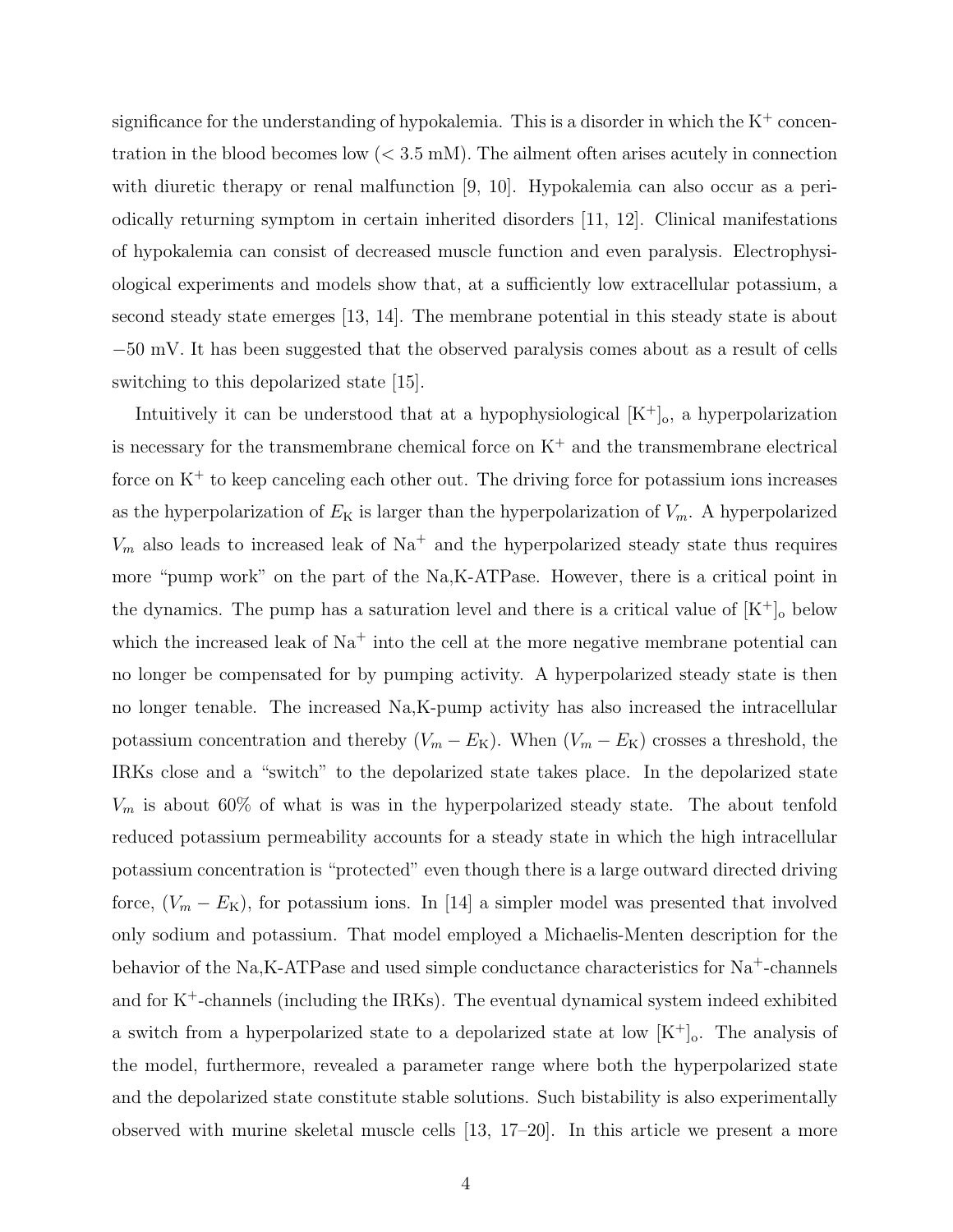complete electrochemical model by also bringing chloride into the picture.

When we employ a constant  $P_K$  that is about two orders of magnitude larger than the  $P_{\text{Na}}$ , the bistability is no longer there. This is seen in actual experiments [15] as well as upon analysis of the ensuing dynamical system. So the rectification properties of the IRKs are essential for the bistable dynamics. In a future publication we will elaborate on this.

Near physiological conditions it is the small  $P_{\text{Na}}$  that determines  $V_m$ . The membrane potential, after all, has to be brought to a level that is sufficiently negative to get the passive inward flow that steady state requires.  $P_K$  and  $P_{Cl}$  are very high and, at any electric membrane potential,  $E_K$  and  $E_{Cl}$  will be very close to  $V_m$ . The cotransporter flow is driven by the sodium electrochemical potential and, for its effect on the membrane potential, the cotransporter acts as an addition to the sodium permeability. So, blocking the cotransporter works out electrochemically like decreasing the  $P_{\text{Na}}$ . Such blocking therefore leads to a hyperpolarization. Stimulation of the Na,K,2Cl-cotransporter with hyperosmolarity leads, in turn, to a small depolarization.

Reference [16] speculates on the possibility of constructing a numerical model to make some of the above arguments more solid and quantitative. Below we present such a model and report on the results of simulation. We survey the bistability region of one and the same cell with and without bumetanide. We also survey the bistability region of one and the same cell with an iso-osmotic extracellular medium and a hyperosmotic extracellular medium. We adjust model settings to fit the experiments and this allows us to estimate important parameters of pumps and channels. We also quantitatively assess the role of Cl<sup>−</sup> in the maintenance of the membrane potential.

### II. THE MODEL

Figure 1 specifies the components that are going into our model. Below we will spell out how the flow through each of these components depends on concentrations, on the membrane potential and on other constant parameters.

In our model the source of the transmembrane potential is the Na,K-ATPase. This pump moves  $2 K<sup>+</sup>$  ions and  $3 Na<sup>+</sup>$  ions at every cycle [2]. We thus assume second and third order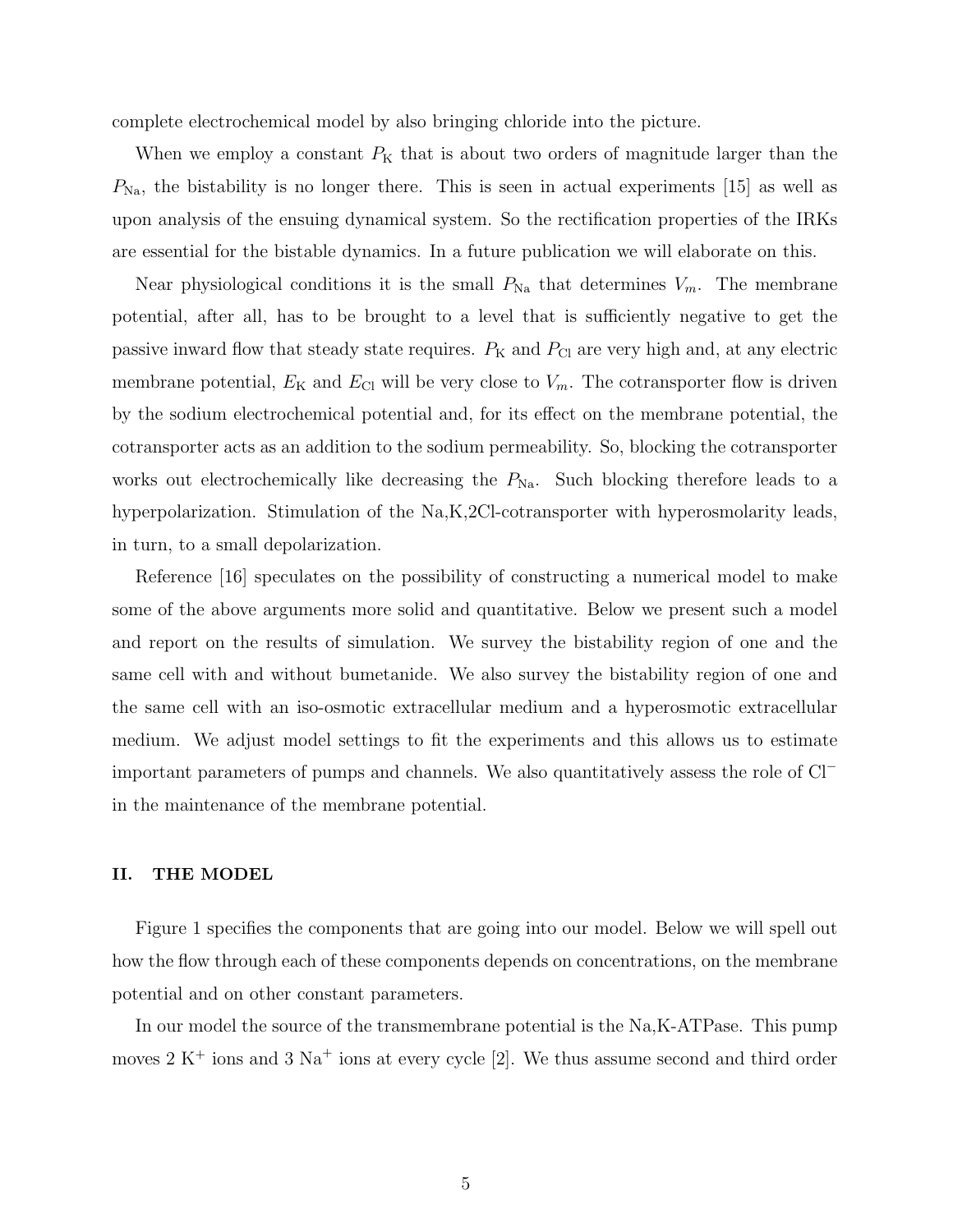Michaelis-Menten kinetics for the transmembrane flux:

$$
J_P([\text{Na}^+]_i) = \alpha_X J_P^{Max} \left( 1 + \frac{K_m^K}{[\text{K}^+]_o} \right)^{-2} \left( 1 + \frac{K_m^{\text{Na}}}{[\text{Na}^+]_i} \right)^{-3} . \tag{1}
$$

Here  $J_P^{Max}$  is the rate at which the pump cycles when  $[Na^+]$  and  $[K^+]$  are at saturating levels.  $K_m^{\text{Na}}$  and  $K_m^{\text{K}}$  are the pump's affinities for  $\text{Na}_i^+$  and  $K_o^+$ , respectively. The parameter  $\alpha$ <sub>X</sub> is a stoichiometry factor that has to be entered when expressing actual ion flows. We adopt the convention that inward flow carries a + sign and we thus have  $\alpha_{\text{Na}} = -3$  and  $\alpha_K = 2$ . The activity of the pump also depends on  $V_m$ , but for the range of  $V_m$  that we are looking at, its variations are small. So to keep the model simple and to limit the number of adjustable parameters we neglect this dependence. Throughout our experiments the [ATP]/([ADP][P]) ratio is buffered at a saturating level and it therefore does not figure in Eq. (1).

Parameters of the Na,K,2Cl-cotransporter that are useful for our model have not been determined to our knowledge. As the cycle of the Na,K,2Cl-cotransporter does not involve net transport of charge, we simply assume that the cycling frequency of the Na,K,2Clcotransporter is proportional to the sum of the transmembrane chemical driving forces of the involved ions:

$$
J_{cot}([\text{Na}^+]_i, [\text{K}^+]_i, [\text{Cl}^-]_i) = \beta_{\text{X}} J_{cot}^0 \left[ \log \left( \frac{[\text{Na}^+]_o}{[\text{Na}^+]_i} \right) + \log \left( \frac{[\text{K}^+]_o}{[\text{K}^+]_i} \right) + 2 \log \left( \frac{[\text{Cl}^-]_o}{[\text{Cl}^-]_i} \right) \right] \ . \tag{2}
$$

There is a factor 2 for Cl<sup>-</sup> because two chloride ions are imported during a cycle.  $\beta_X$  is again a stoichiometry factor for which we have  $\beta_{\text{Na}} = 1$ ,  $\beta_{\text{K}} = 1$ , and  $\beta_{\text{Cl}} = 2$ . It is because of a lack of information on the Na,K,2Cl-cotransporter and to keep our model as simple as possible that we use this linear, one-parameter dependence on osmolarity [21].

The passive ion fluxes of  $\text{Na}^+$ , K<sup>+</sup> and, Cl<sup>−</sup> through membrane channels depend on electrochemical gradients and permeabilities. Goldman derived an equation for the flux of ion X resulting from the combined effect of a chemical and an electric potential [22]:

$$
J_{X}(U) = -P_{X} \frac{U\left( [X]_{i}e^{U} - [X]_{o} \right)}{e^{U} - 1}.
$$
\n(3)

Here  $[X]_i$  and  $[X]_o$  represent the concentrations of ion X inside and outside the cell, respectively. In our case X stands for Na<sup>+</sup>, K<sup>+</sup> or Cl<sup>−</sup>. The variable U represents a dedimensionalized electric transmembrane potential:  $U = z_j F V_m / RT$ , where F is Faraday's constant,  $V_m$ is the electric transmembrane potential and  $z_j$  is the charge value of the ion  $(+1$  for Na<sup>+</sup> and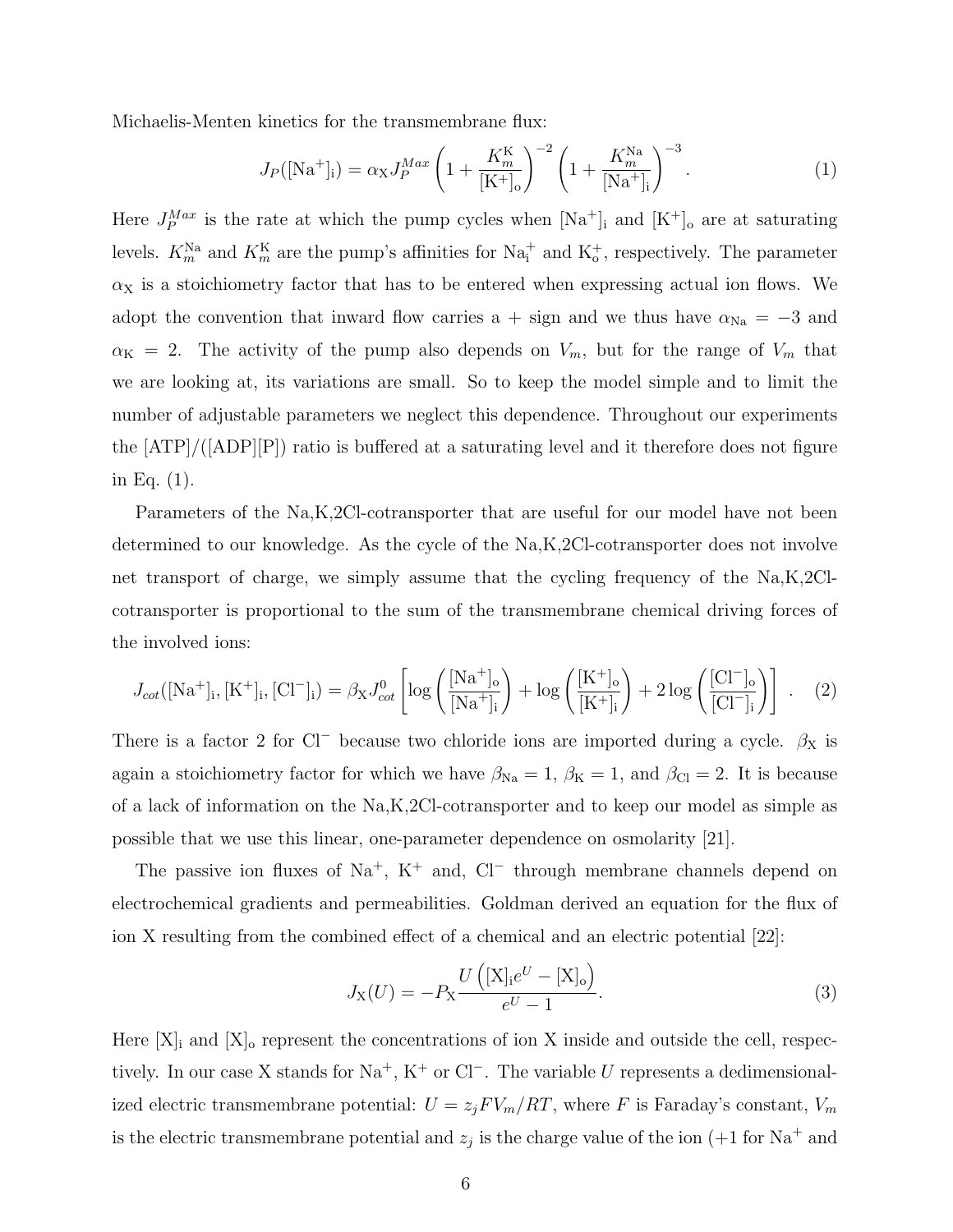

FIG. 1: Overview of the components that make up our model. Solid arrows indicate transport against the electrochemical potential. Dashed arrows indicate transport that follows the electrochemical potential. On the left top is the Na,K-ATPase. This pump utilizes the free energy released by one ATP hydrolysis to import three sodium ions and extrude two potassium ions. The trapezoids denote ion channels that allow for passive ion flux. The arrows indicate the direction of such flux under the steady state conditions that we analyze. The rectangle at the right bottom represents the Na,K,2Cl-cotransporter. In the course of its cycle this symporter allows one sodium ion to move down the electrochemical gradient. A potassium ion and two chloride ions are carried along up their electrochemical gradient.

K<sup>+</sup>, and -1 for Cl<sup>-</sup>). At 35<sup>°</sup>C the factor  $F/RT$  is 38 V<sup>-1</sup>.  $P_X$  stands for the permeability of the membrane to an ion X.  $J_X$  gives the resulting particle flow from the outside to the inside of the cell. Our interest is in the steady states. We therefore do not take characteristics of the kinetics, i.e., time delayed activation and inactivation of  $P_{\text{Na}}$  and  $P_{\text{K}}$ , into account.

 $P_{\text{Na}}$  and  $P_{\text{Cl}}$  are assumed constant in our model. But  $P_{\text{K}}$  carries a dependence on  $V_m$  and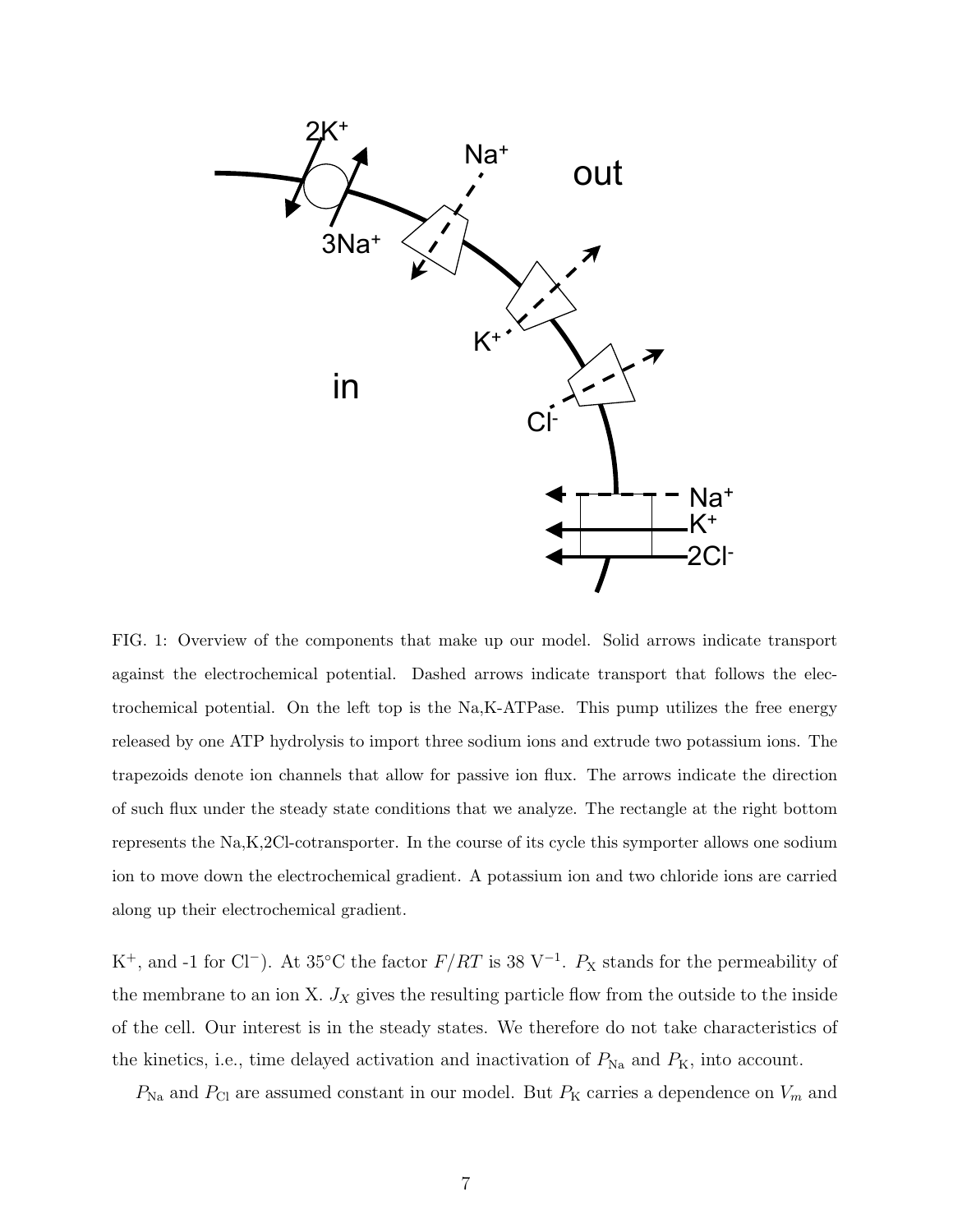$[K^+]$ . We will use the following, empirically based, description [13, 14, 23, 24]:

$$
P_K(V_m, [\mathrm{K}^+]_i, [\mathrm{K}^+]_o) = P_0 + \frac{\bar{P}_K}{\sqrt{[\mathrm{K}^+]_o}} \left(1 + \exp\left[\frac{V_m - V_h}{V_s}\right]\right)^{-1}.\tag{4}
$$

 $P_0$  is a constant that represents the permeability due to  $K^+$  channels other than IRKs. The IRK channels are voltage gated and the term in parentheses establishes a Boltzmann distribution for the open/closed partition.  $V_s$  expresses how sensitive the open/closed distribution is to changes in  $V_m$ .  $V_h$  is the voltage at which the open/closed distribution is fifty-fifty [25].  $V_h$  appears to be close to  $E_K$ , the chemical potential of potassium [24]. We thus write  $V_h = E_K + \Delta V_h$ . The  $\Delta V_h$  creates a small range in which the IRK is open even though  $V_m > E_K$ . As was mentioned before, upon decreasing  $[K^+]_0$ , the switch from the hyperpolarized to the depolarized state occurs when  $(V_m - E_K)$  becomes too large. Obviously, a larger  $\Delta V_h$  will allow us to go to lower values of  $[K^+]_0$ . From experiment it is apparent that the IRK channels can "sense" the electric membrane potential as well as the intracellular and extracellular potassium concentrations. Equation (4) describes this sensing. The underlying mechanisms for the sensing are the focus of much research activity [26].

For all of the involved ions the change per unit of time of the intracellular concentration, i.e.  $d[X_i]/dt$ , can be expressed as the sum of all the fluxes involving that ion multiplied by surface-to-volume ratio of the involved cell:

$$
\frac{d[X]_i}{dt} = \frac{S}{B} (J_X + J_P + J_{cot}).
$$
\n(5)

Here B represents cell volume and S represents cell surface area. Our experiments involve long cylindrical muscle cells with a radius of about 20  $\mu$ m. This leads to  $B/S = 10 \mu$ m. We assume this ratio to be a cell parameter that remains constant throughout the experiment. In [27] methods similar to ours are used, but these authors allow for a variation of the B/S-ratio.

Going from particle fluxes to electrical currents we take a positive current to be one of cations that go from the outside to the inside. So for the change in the transmembrane potential due to the fluxes  $d[X]_i/dt$  we have:

$$
\frac{dV_m}{dt} = \frac{F}{C_m S} \left( \frac{d[\text{Na}^+]_{i}}{dt} + \frac{d[\text{K}^+]_{i}}{dt} - \frac{d[\text{Cl}^-]_{i}}{dt} \right). \tag{6}
$$

Here  $F$  is again Faraday's constant and  $C_m$  is the specific membrane capacitance. We take  $C_m = 8.0 \times 10^{-6}$  F/cm<sup>2</sup>. It is because of convolutions of the membrane and the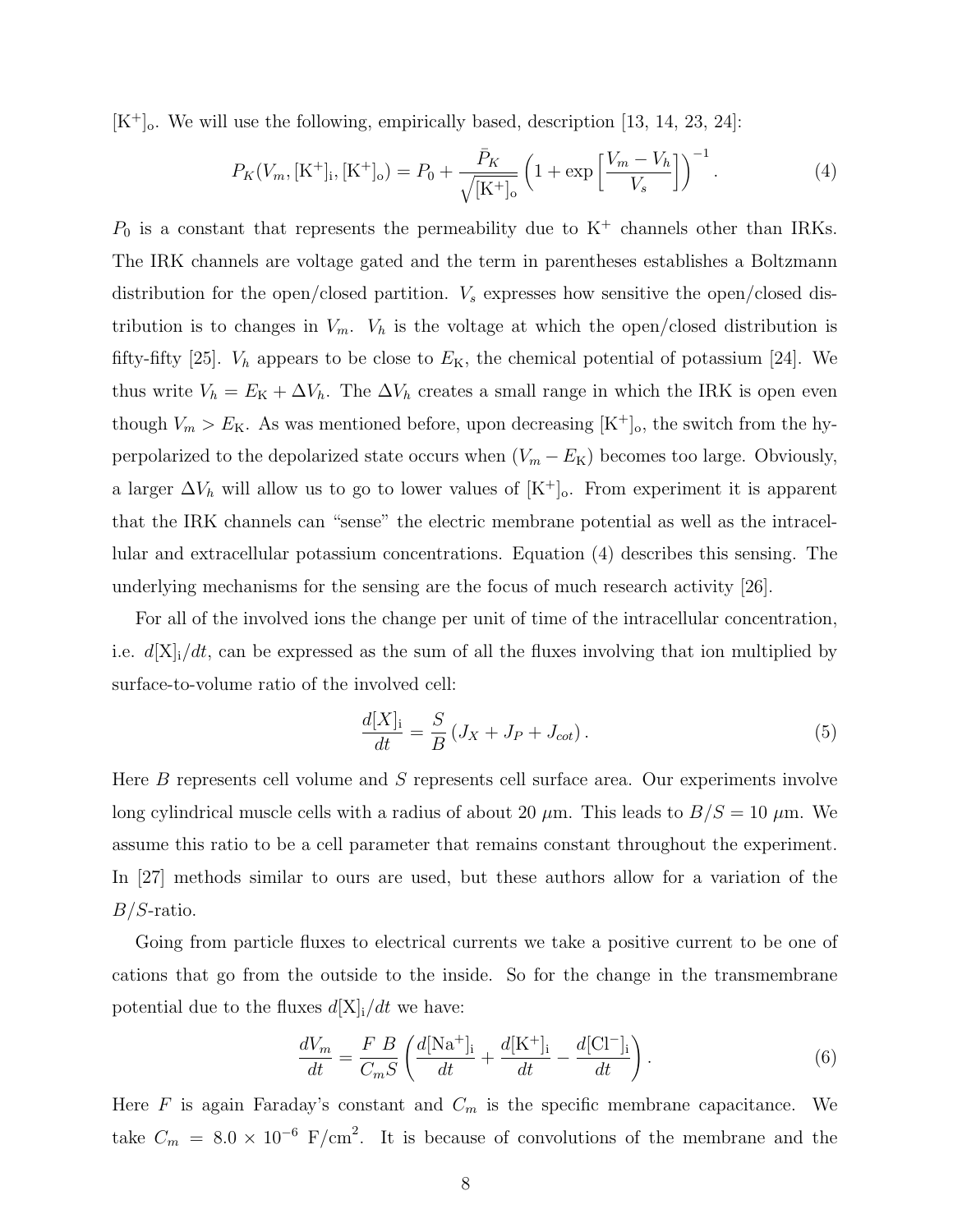presence of the T-tubular system that we take a value of the specific membrane capacitance that is about 8 times larger than that of an ordinary lipid bilayer [13]. We next take  $q = FB/C_mS$  and since the specific membrane capacitance does not vary much between cells, q is a constant that effectively only depends on cell geometry. In our computations we use  $q = 12183$  V/M (volts/molar concentration). Essentially, q is a conversion factor that gives the transmembrane voltage that results from the charge of a mole of monovalent ions in the cell. We integrate Eq. (6) with respect to time and express  $V_m$  in terms of  $[Na^+]_i$ ,  $[K^+]_i$ , and  $[Cl^-]_i$ :

$$
V_m = q\left( [\text{Na}^+]_i + [\text{K}^+]_i - [\text{Cl}^-]_i \right) + V_0. \tag{7}
$$

 $V_0$  enters the equation as an integration constant. Physically,  $V_0$  represents the contribution to the transmembrane potential of ions other than  $Na^+$ , K<sup>+</sup>, and Cl<sup>−</sup>. These include ions like  $Ca^{2+}$ ,  $Mg^{2+}$ , and the, mostly negatively charged, larger organic molecules (ATP, ADP, proteins, sugars, DNA, etc.). Because  $q$  and  $V_0$  are so large, submicromolar changes in ionic concentration lead to significant millivolt changes in  $V_m$ . For all practical purposes, Eq. (7) imposes the condition that  $([Na<sup>+</sup>]$ <sub>i</sub> +  $[K<sup>+</sup>]$ <sub>i</sub> -  $[Cl<sup>-</sup>]$ <sub>i</sub>) is constant. In our simulation we could have used that constancy as a shortcut in the computations. But we decided to not take such a shortcut and, instead, stay with the full dynamics.

Steady state means that all the time derivatives in the above equations are zero. The resulting algebraic system connects the transmembrane electric potential to ion concentrations and membrane permeabilities. The Goldman-Hodgkin-Katz (GHK) equation is commonly used in electrophysiology and a discussion of this equation is included in many authoritative textbooks [2, 25, 28]. This equation expresses the membrane potential in terms of membrane permeabilities and ion concentrations. However, it is derived on the basis of the assumption that the net flow of charge through the channels is zero. That assumption does not apply in our model. The Na,K-ATPase is electrogenic, i.e., it generates a net electric current. The cotransporter is electroneutral, so in our model the net flow through the channels should carry a current equal and opposite to the Na,K-ATPase current. There is no "quick fix" of the GHK equation to take care of this effect [27]. Nevertheless, the GHK equation can ultimately help us to obtain an order of magnitude estimate to compare to our model results.

Our expression for the potassium permeability constitutes a serious analytical complication. In our model  $P_K$  and  $V_m$  depend on each other. It can thus be understood that for the same  $[K^+]_0$ , a low- $P_K$  depolarized state can coexist with a high- $P_K$  hyperpolarized state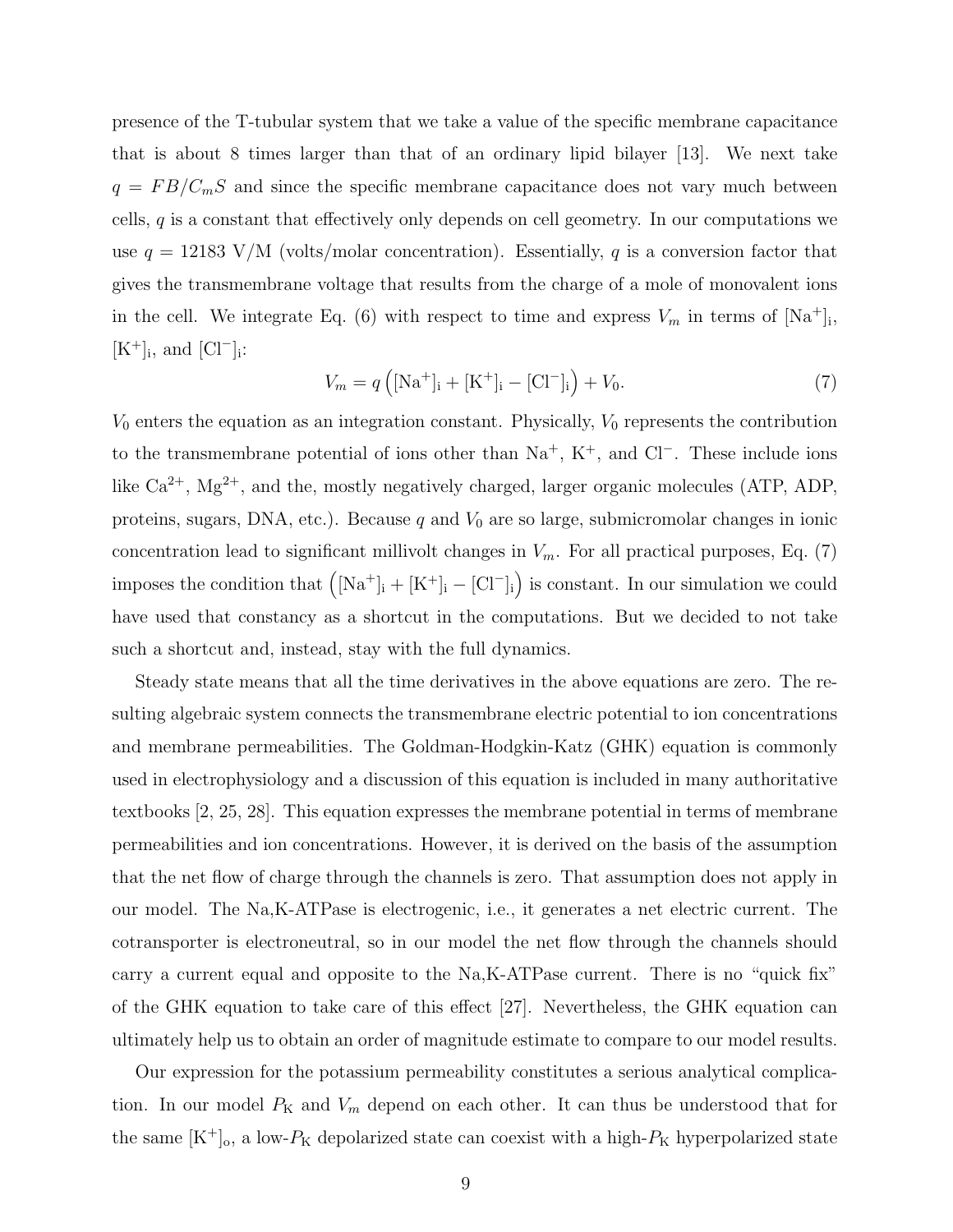[14].

### III. RESULTS

In our experiments we measured the transmembrane potential of superficial cells of the lumbrical muscle of the mouse in vitro. Cells were impaled with fine tipped glass microelectrodes (filled with 3.0 M KCl and tip resistance  $> 20$  M $\Omega$ ) and ion concentrations in the extracellular medium were under our control. The electrodes remained in the cell for the entire duration of the experiment [14, 17, 18, 21]. We first let the cell come to a steady state with the physiological value  $[K^+]_0 = 5.7$  mM and we then measure  $V_m$ . Our estimate for  $[K^+]$ <sub>o</sub> may be considered high, but that will not change our eventual results. Even the more recent lower estimates are well outside of the range where we find bistability.

The triangles in Fig.'s 2 and 3 show the measured  $V_m$ 's of actual muscle cells as  $[K^+]_0$ was decreased in small steps. After each step we give the system sufficient time to reach the new steady state [21]. Generally, at some critical value of  $[K^+]_0$ , the cell will switch to the depolarized state. We further decrease  $[K^+]_o$  to 0.76 mM and then commence a stepwise increase back to 5.7 mM. On the way back to 5.7 mM we indicate the steady state transmembrane potential in Fig.'s 2 and 3 with circles. In the course of increasing  $[K^+]$ <sub>o</sub> the switch to the hyperpolarized state occurs at a significantly higher value for  $[K^+]_o$  than the value at which, previously, the switch to the depolarized state occurred. The figures thus reveal an obvious hysteresis loop and a distinct region of bistability.

The changes of  $[K^+]_0$  were too slow to induce an action potential (which may drive a cell to another steady state). Generally, relaxation to a new steady state value of  $V_m$  after changing  $[K^+]$ <sub>o</sub> was a matter of minutes. When it was obvious that a switch to the other branch of solutions was occurring, we waited for about half an hour. More details on the materials and methods are presented in past publications of our group [14, 17, 18, 21].

We next performed the same loop on the same cell in an altered medium. For Fig. 2 this was a medium with 75  $\mu$ M bumetanide. For Fig. 3 it was a medium that we had made hyperosmotic through the addition of the membrane impermeable polyethylene glycol 300. Running the two loops, the control loop and the subsequent loop with the altered medium, takes about four hours. Deterioration of the cell in such a period of time occurs, but is generally small. Each of the two kinds of two-loop experiments was done three times.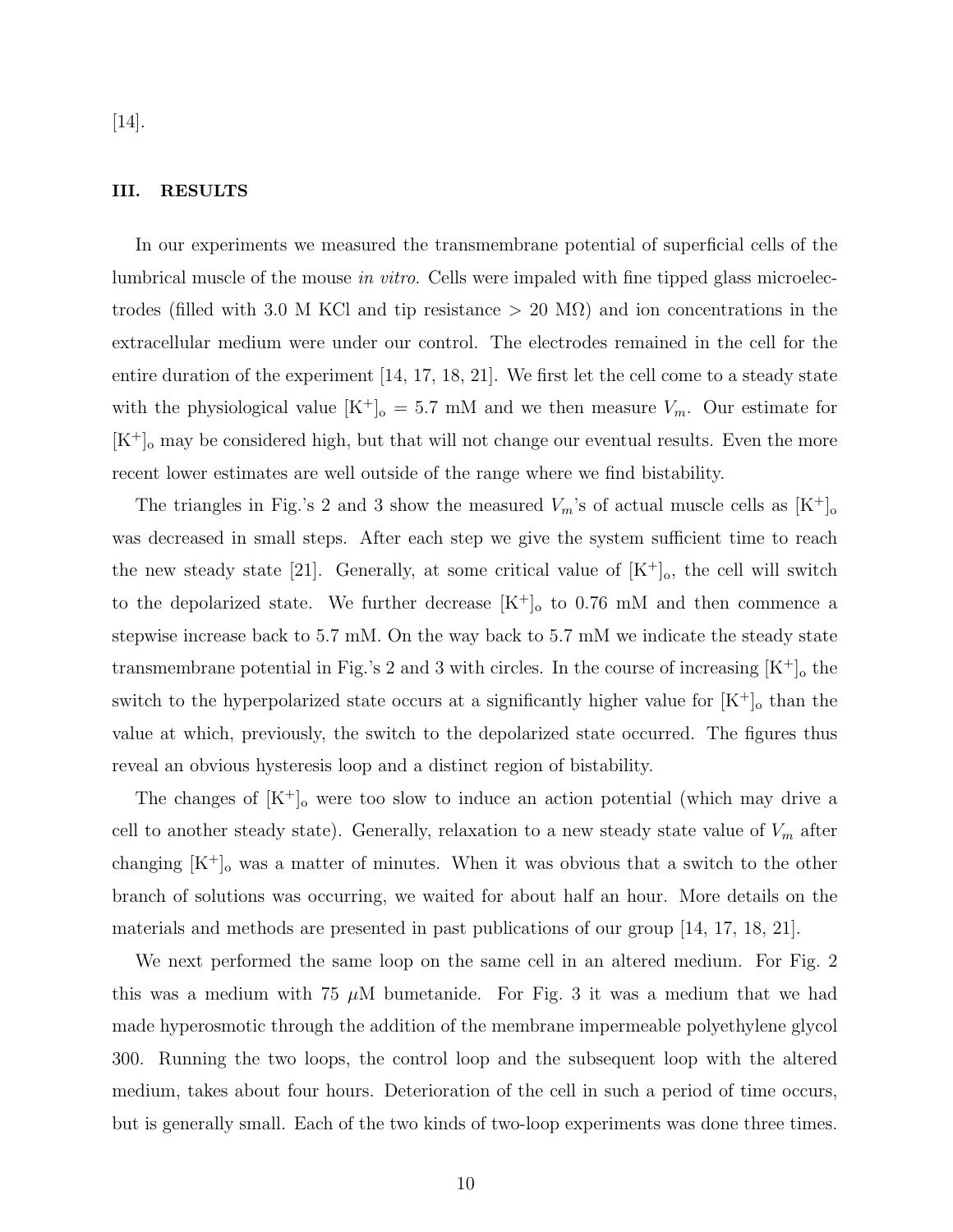| Parameter                                                                   | <b>Bumetenide</b> |                      | Hypertonicity           |                      | <b>Dimensions</b>        | Condition                                                                                |
|-----------------------------------------------------------------------------|-------------------|----------------------|-------------------------|----------------------|--------------------------|------------------------------------------------------------------------------------------|
|                                                                             |                   | Control Experimental |                         | Control Experimental |                          |                                                                                          |
| $P_{Cl}$                                                                    | 1.90E-05          | 1.90E-05             | 1.90E-05                | 1.90E-05             | cm/s                     | Derived from earlier publication                                                         |
| $\boldsymbol{P}_0$                                                          | 6.06E-07          | 6.06E-07             | 6.08E-07                | 6.08E-07             | cm/s                     | Adjusted to obtain the correct ratio $P_{\text{Cl}}/P_{\text{K}}$                        |
| $P_{\rm Na}/\,P_{\rm 0}$                                                    | 0.08              | 0.154                | 0.075                   | 0.08                 |                          | $V_m$ depolarized at low $[K^{\dagger}]_0$ must fit                                      |
| $\ensuremath{\bar{P}_\mathrm{K}}\xspace / \ensuremath{P_\mathrm{0}}\xspace$ | 0.65              | 0.55                 | 0.45                    | 0.7                  | $M^{1/2}$                | $V_m$ hyperpolarized must fit together with $P_0$                                        |
|                                                                             |                   |                      |                         |                      |                          |                                                                                          |
| $V_m$                                                                       | $-73.55$          | $-77.35$             | $-73.30$                | $-70.15$             | mV                       | Taken as the average of the measured values                                              |
| $V_{\scriptscriptstyle s}$                                                  | 8.9               | 7.5                  | 8.0                     | 10.5                 | mV                       | Determines the range of the hysteresis loop                                              |
| $\Delta V_h$                                                                | 11.8              | 19.3                 | 18.8                    | 10.7                 | mV                       | Determines switch-off in the depolarizing curve                                          |
| $V_{\mathfrak{o}}$                                                          | $-1718.54$        | $-1871.33$           | $-1664.85$              | $-1699.58$           | V                        | Integration constant for $V_m$                                                           |
| $J_{\scriptscriptstyle P}{}^{\scriptscriptstyle Max}$                       | 5.50E-11          | 4.50E-11             | 5.50E-11                | 3.80E-11             | mole/cm <sup>2</sup> s   | Determines the strength of the pump                                                      |
|                                                                             | 1.30              |                      | 1.20                    | 0.82                 | mM                       |                                                                                          |
| ${K_m}^{\text{\tiny K}}$<br>$K_m^{\text{Na}}$                               | 7.00              | 0.50<br>7.00         |                         |                      | mM                       | Kinetic constant for $K^+$ in pump: determines the low $[K^+]$ <sub>o</sub> behavior     |
|                                                                             |                   |                      | 6.00                    | 6.00                 |                          | Kinetic constant for Na <sup>+</sup> in pump: partially determines $[Na^+]$ <sub>I</sub> |
| Osm                                                                         | 0.296             | 0.296                | 0.296                   | 0.344                | Osm                      | Measured osmolality of external medium                                                   |
| $Osm_0$                                                                     | 0.266             | 0.268                | 0.268                   | 0.268                | Osm                      | Measured osmolality when flux of cotransporter is zero                                   |
| Cotcor                                                                      | 2.40E-09          | $0.00E + 00$         | 2.40E-09                | 1.40E-09             | mole/cm <sup>2</sup> s   | Determines the strength of the cotransporter                                             |
| $J_{\infty t}^{0}$                                                          | 7.20E-11          | $0.00E + 00$         | 6.72E-11                | 1.064E-10            | mole/cm <sup>2</sup> s   | Activity of the cotransporter: (Osm-Osm <sub>0</sub> )*CotCor                            |
|                                                                             |                   |                      |                         |                      |                          |                                                                                          |
| $P_{\text{Cl}}/P_{\text{K}}$                                                | 5.66              | 4.53                 | 5.82                    | 6.29                 | -                        | Should be $> 3$ , but not too much                                                       |
| $P_{\rm K}/P_{\rm Na}$                                                      | 69.20             | 44.91                | 71.54                   | 62.13                | $\overline{\phantom{a}}$ | Should be in the range 50 to 100                                                         |
| $[Na+]$ <sub>i</sub>                                                        | 12.68             | 17.04                | 10.11                   | 14.94                | mM                       | In control [Na <sup>+</sup> ], should be approximately 14 mM                             |
| $[\mathrm{K}^*]_{\scriptscriptstyle \rm i}$                                 | 136.84            | 143.61               | 135.08                  | 134.26               | mM                       | In control [K <sup>+</sup> ] <sub>i</sub> should be approximately 140 mM                 |
| [Cl <sub>i</sub> ]                                                          | 8.47              | 7.06                 | 8.54                    | 9.71                 | $\rm{mM}$                | In control [Cl <sup>-</sup> ] <sub>i</sub> should be approximately 8 mM                  |
| $[\mathbf{C}\mathbf{l}^{\text{-}}]_{\text{i,Eq}}$                           | 8.15              | 7.06                 | 8.22                    | 9.26                 | mM                       | Equilibrium [Cl <sup>-</sup> ] <sub>I</sub> at $V_m$                                     |
| $[\text{Cl}^{\text{-}}]_I$ - $[\text{Cl}^{\text{-}}]_{i,Eq}$                | 0.32              | 0.00                 | 0.32                    | 0.45                 | mM                       | Cl accumulation compares well with experimental values                                   |
| $[Na^+]_I + [K^+]_I + [Cl^+]_i$                                             | 158.0             | 167.7                | 153.7                   | 158.9                | mM                       | This is the total osmolarity of permeable ions inside the cell                           |
|                                                                             |                   |                      |                         |                      |                          |                                                                                          |
| $J_{\rm \omega t}/\beta_{\rm X}$                                            | $-8.99E-12$       |                      | 0 -8.79E-12             | $-1.21E-11$          | mole/cm <sup>2</sup> s   |                                                                                          |
| $J_P/\alpha_{\rm X}$                                                        | $-9.75E-12$       |                      | $-1.35E-11$ $-9.28E-12$ | $-1.05E-11$          | mole/cm <sup>2</sup> s   | Fluxes for cotransporter and pump are nearly the same                                    |

TABLE I: A list of parameter values to fit the experimental data depicted in Figs. 2 and 3. Input parameters were measured in experiment or taken from the literature. Output parameters were obtained by matching the model with experimental outcomes as shown in Figs. 2 and 3. The given values are for  $[K^+]_0 = 5.7$  mM. How  $P_{Cl}$  is initially estimated is shown in the Appendix. The curves in Figs. 2 and 3 can be shifted by changing permeability ratios and other parameters. We adjusted  $P_0$  to get a  $P_{\text{Cl}}/P_K$  slightly larger than 3 (given in [4]). On the depolarized branch, when IRKs are closed,  $P_{\text{Na}}/P_0$  determines  $V_m$  and was appropriately set.  $\bar{P}_K/P_0$  was likewise set in agreement with the hyperpolarized  $V_m$ . Our value for  $\bar{P}_K$  leads to  $\bar{P}_K/(P_0\sqrt{[K^+]_0}) \approx 10$  at physiological conditions.  $V_m$  is the average of before and after the entire experiment of Figs. 2 and 3. The parameter  $J_{\text{cot}}^0$  is found to depend on the osmolarity ("Osm") of the medium. Following [21], we assume a linear dependence  $J_{\text{cot}}^0 = \text{OsmSense}(\text{Osm} - \text{Osm}_0)$ , where "OsmSense" fixes the sensitivity of  $J_{\text{cot}}^0$  to osmolarity and "Osm<sub>0</sub>" is the osmolarity at which the cotransporter comes to a standstill. The obtained values for the intracellular concentrations are very reasonable. The estimates for the chloride accumulation and for the cotransporter flow constitute a main result of this work (see text).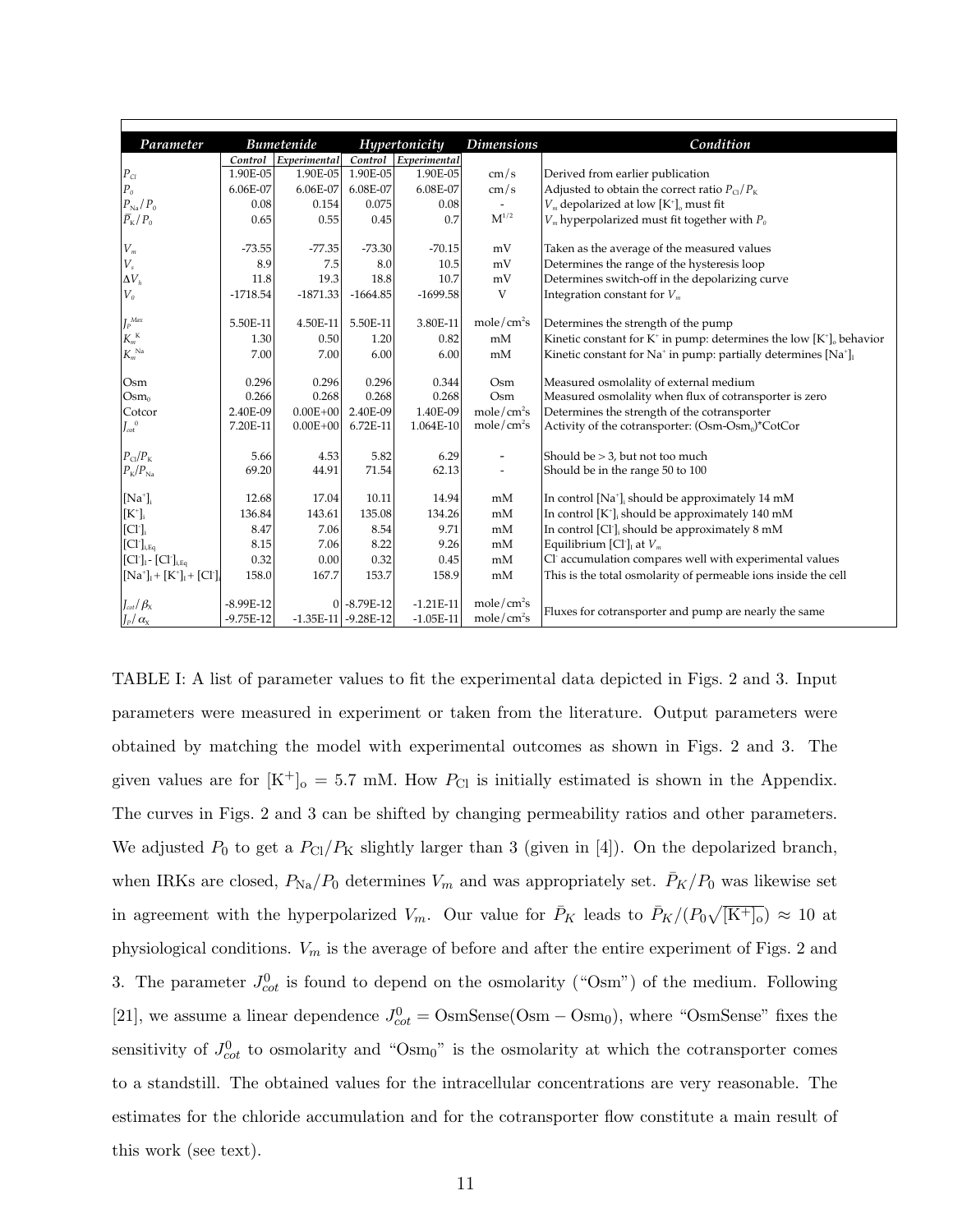

FIG. 2: Recorded hysteresis loops of one and the same cell with bumetanide (thick symbols and curves) and without bumetanide (thin symbols and curves) in the medium. Experimental data also appeared in [19]. Triangles indicate the transmembrane voltage as  $[K^+]_o$  is decreased from 5.7 mM to 0.76 mM. Circles show the transmembrane voltage as  $[K^+]_o$  is increased again. After a change in  $[K^+]_o$ , it took the cell about 4 minutes to reach a new steady state. The transitions from the hyperpolarized branch to the depolarized branch and vice versa (dashed lines) took about 30 to 45 minutes. The curves indicate model fits. The parameter values of these fits are given in Table 1. Bumetanide removes chloride as an influence on the membrane potential and is here observed to shift the bistable region to lower values of  $[K^+]_o$ .

Outcomes were found to be similar and figures show representative results. For the control loop the bistable region was found to be between 1.57 mM ( $\pm$  0.09 mM, n=13) and 2.77 mM  $(\pm 0.12 \text{ mM}, n=13)$ . For the loops with bumetanide in the medium the bistable region was found to be between 1.25 mM ( $\pm$  0.16 mM, n=3) and 2.36 mM ( $\pm$  0.16 mM, n=3). For the loops with a hypertonic medium the bistable region was found to be between 2.33 mM ( $\pm$ 0.31 mM,  $n=2$ ) and 3.14 mM ( $\pm$  0.29 mM,  $n=2$ ). Some of the results of these experiments are also found in [19]. In the experiments where we ran a control loop and a bumetanide loop or hypertonic loop on one and the same cell we can also express the bumetanide and hypertonic results as percentages of the control. We then exclude the variation between cells. Doing this one finds that with bumetanide the switches are at potassium concentrations that are  $67 \pm 4\%$  and  $83 \pm 8\%$  for respectively the switch to the depolarization branch and the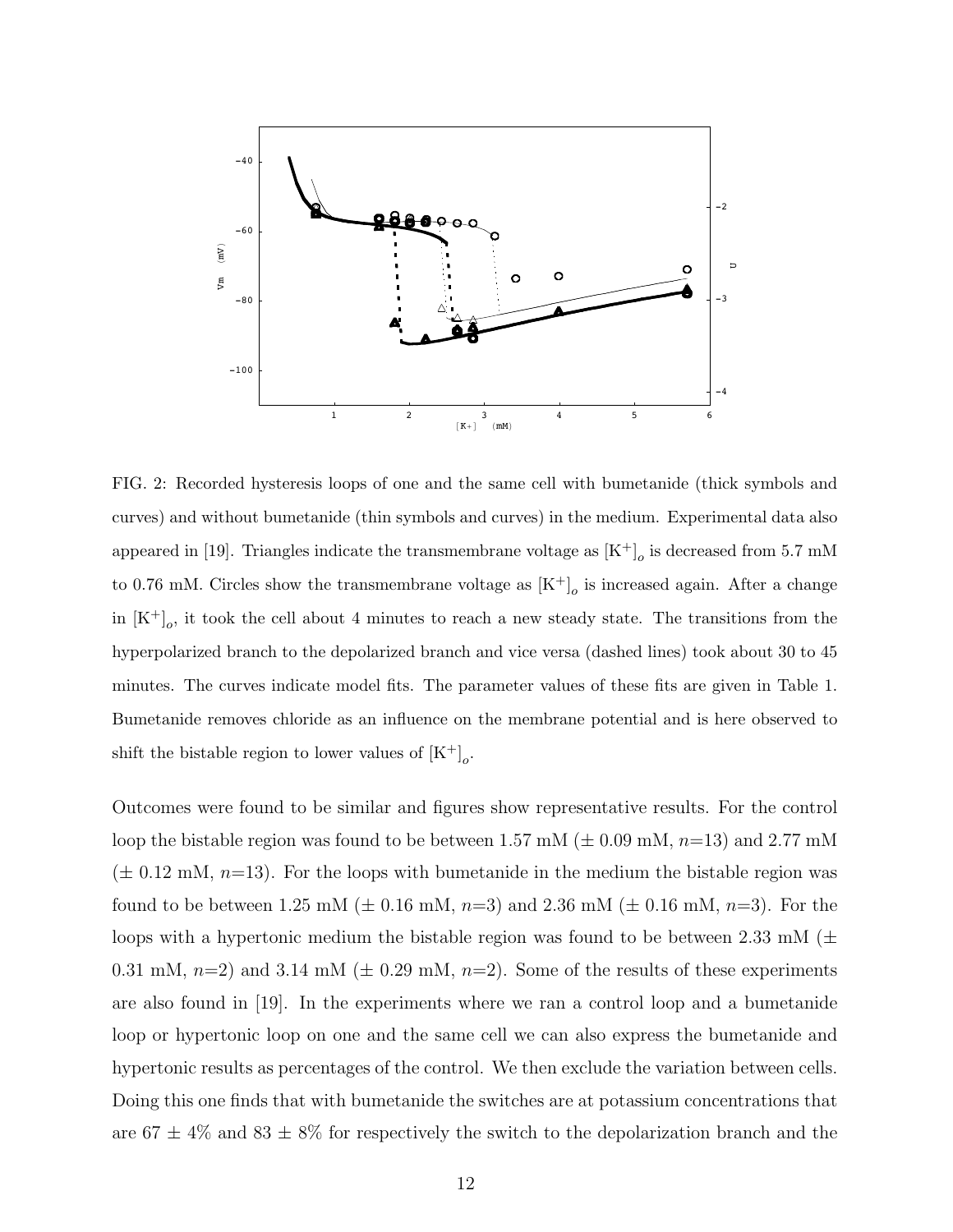

FIG. 3: Recorded hysteresis loops of one and the same cell in a normal (289 mosmol/kg) medium (thin symbols and curves) and in a hyperosmotic (344 mosmol/kg) medium (thick symbols and curves). Experimental data also appeared in [19]. Triangles indicate the transmembrane voltage as  $[K^+]$ <sub>o</sub> is decreased from 5.7 mM to 0.76 mM. Circles give the transmembrane voltage as  $[K^+]$ <sub>o</sub> is increased again. After a change in  $[K^+]_0$ , it took the cell about 4 minutes to reach a new steady state. The transitions from the hyperpolarized branch to the depolarized branch and vice versa (dashed lines) took about 30 to 45 minutes. The curves indicate model fits. The parameter values of these fits are given in Table 1. Hyperosmolarity increases the turnover rate of the Na,K,2Cl-cotransporter and thus drives the chloride electrochemical potential further away from zero. The figure shows how the augmented chloride contribution to the membrane potential drives the bistability to higher values of  $[K^+]$ <sub>o</sub>.

switch to the repolarization branch. In the hypertonic situation these values are  $181 \pm 9\%$ and  $136 \pm 6\%$ .

For our model calculations we take the following approach. With the measured value of  $V_m$  and the extracellular concentrations at the beginning of each experiment, we go to Eq. (5) and obtain the intracellular concentrations by setting  $d[Na^+]_i/dt = 0$ ,  $d[K^+]_i/dt = 0$ , and  $d[\text{Cl}^-]_i/dt = 0$  and then solving the algebra. Substituting the obtained values  $[\text{Na}^+]_i$ ,  $[K^+]_i$ , and  $[\text{Cl}^-]_i$  into Eq. (7) then leads to the value for  $V_0$ . For a given cell, the value for  $V_0$  so calculated at the physiological starting point will be kept the same throughout further calculations. Independent estimates for the values of many of the involved parameters  $(J_P^{Max},$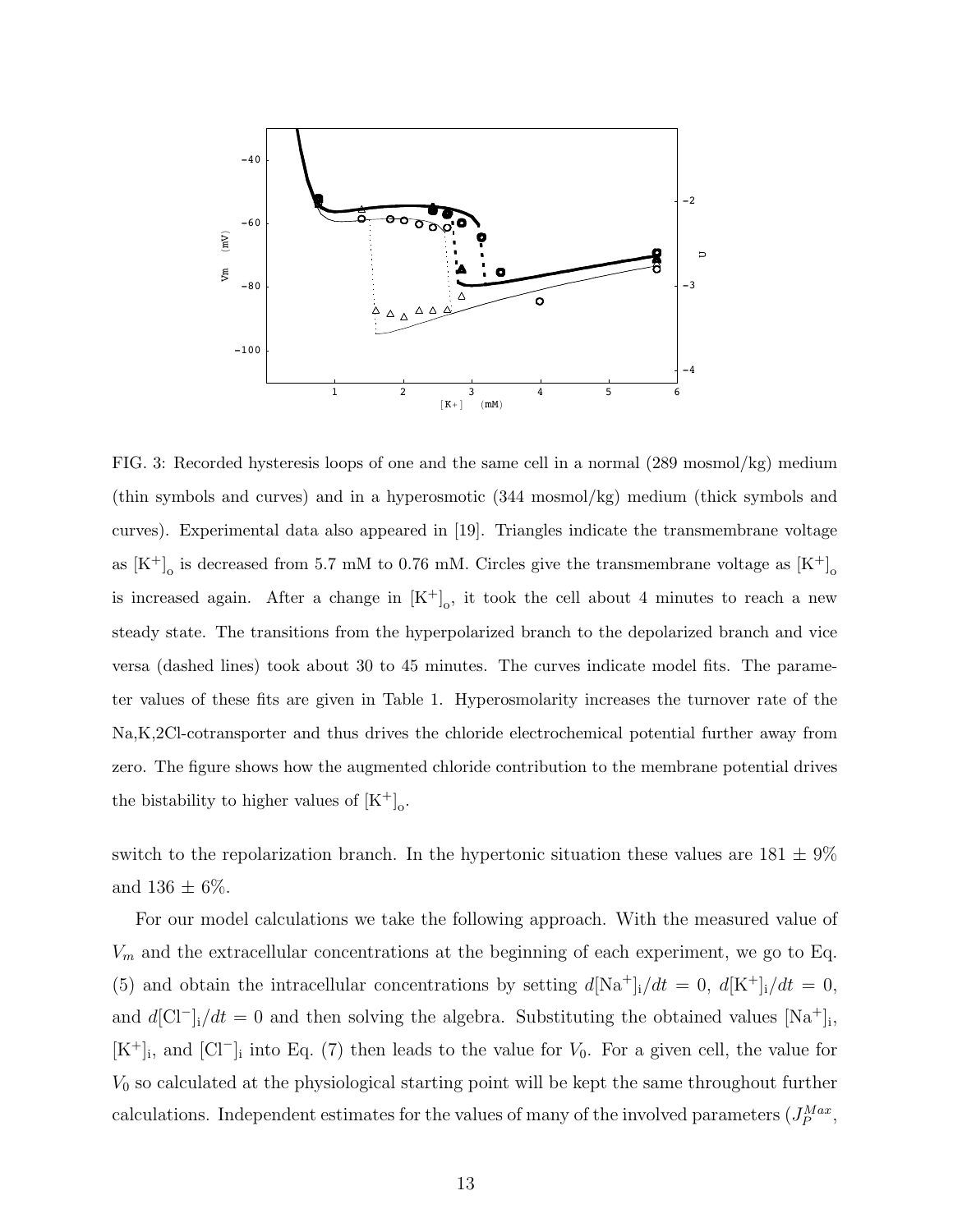$P_{\text{Na}}$ ,  $K_m^{\text{K}}$ ,  $K_m^{\text{Na}}$ , etc.) can be found in the literature.

To check the model against the experiments, we change the value  $[K^+]$ <sub>o</sub> from the aforementioned 5.7 mM and we compute for which values of  $[Na^+]_i$ ,  $[K^+]_i$ , and  $[C]_i^-$  a steady state (i.e.  $d[X_i]/dt = 0$  in Eq. (5)) occurs. It is from Eq. (7) that we then infer  $V_m$ . It turns out that the ultimate  $V_m$  is orders of magnitude smaller than  $q[\text{Na}^+]_i$ ,  $q[\text{K}^+]_i$ ,  $q[\text{Cl}^-]_i$ , and  $V_0$ themselves.  $[Na^+]_i$ ,  $[K^+]_i$ , and  $[Cl^-]_i$  are all of more than mM magnitude, but the ultimate  $V_m$  is brought about by a  $\mu$ M imbalance between positive and negative ions. This leads to complications in the computation of the steady state. A simple Newton scheme often appeared to not converge to a steady state. Using *Mathematica* [29] we found it actually easier to simulate Eq. (5) as a system of differential equations. We could then see how  $[Na^+]_i$ ,  $[K^+]_i$ , and  $[Cl^-]_i$  converge in real time to new stable steady state values after every change of  $[K^+]_0$ . Following this approach we actually simulated what was happening in real time after the stepwise change of  $[K^+]$ <sub>o</sub> was performed in the experiments. The curves in Fig.'s 2 and 3 show the results of the model simulation. The parameters that produce the fits are compiled in Table 1.

As was mentioned before, estimates for many of the relevant parameter values can be taken from the literature. A number of input parameters was specified before the calculations started. After determining  $V_0$ , we checked whether the concentrations  $[Na^+]_i$ , [K<sup>+</sup>]<sub>i</sub>, and [Cl<sup>−</sup>]<sub>i</sub> were in the expected range (see Introduction). We also checked  $([Na<sup>+</sup>]$ <sub>i</sub> + [K<sup>+</sup>]<sub>i</sub> + [Cl<sup>-</sup>]<sub>i</sub>) and ensured that the total osmotic content of the cell did not vary too much. We never observed any volume changes in the course of our experiment and conclude that a cell can respond adequately to hypertonicity by increasing its own osmotic value. The values of the sum  $([Na^+]_i + [K^+]_i + [Cl^-]_i)$  at the resting potential are also listed in Table 1. The results of our eventual fits, depicted in Fig.'s 2 and 3, are largely consistent with what has been found with other methods (see Discussion).

In fitting the model curves to the experimental data, a few aspects become obvious and are worth pointing out. On the depolarized branch, when the IRK channels are closed, it is the ratio  $P_{\text{Na}}/P_0$  that largely determines  $V_m$ . The value  $\bar{P}_K$  (cf. Eq. (4)) establishes the level of hyperpolarization when the IRKs are open. The two most important values for the position of the bistable region are the parameters  $\Delta V_h$  and  $V_s$  that underly the opening and closing of the IRK channels (cf. Eq.  $(4)$ ). The sensitivity constant  $V_s$  is seen to determine the horizontal width of the bistable region in the  $V_m$  vs. [K<sup>+</sup>]<sub>o</sub> graph. The parameter  $\Delta V_h$ ,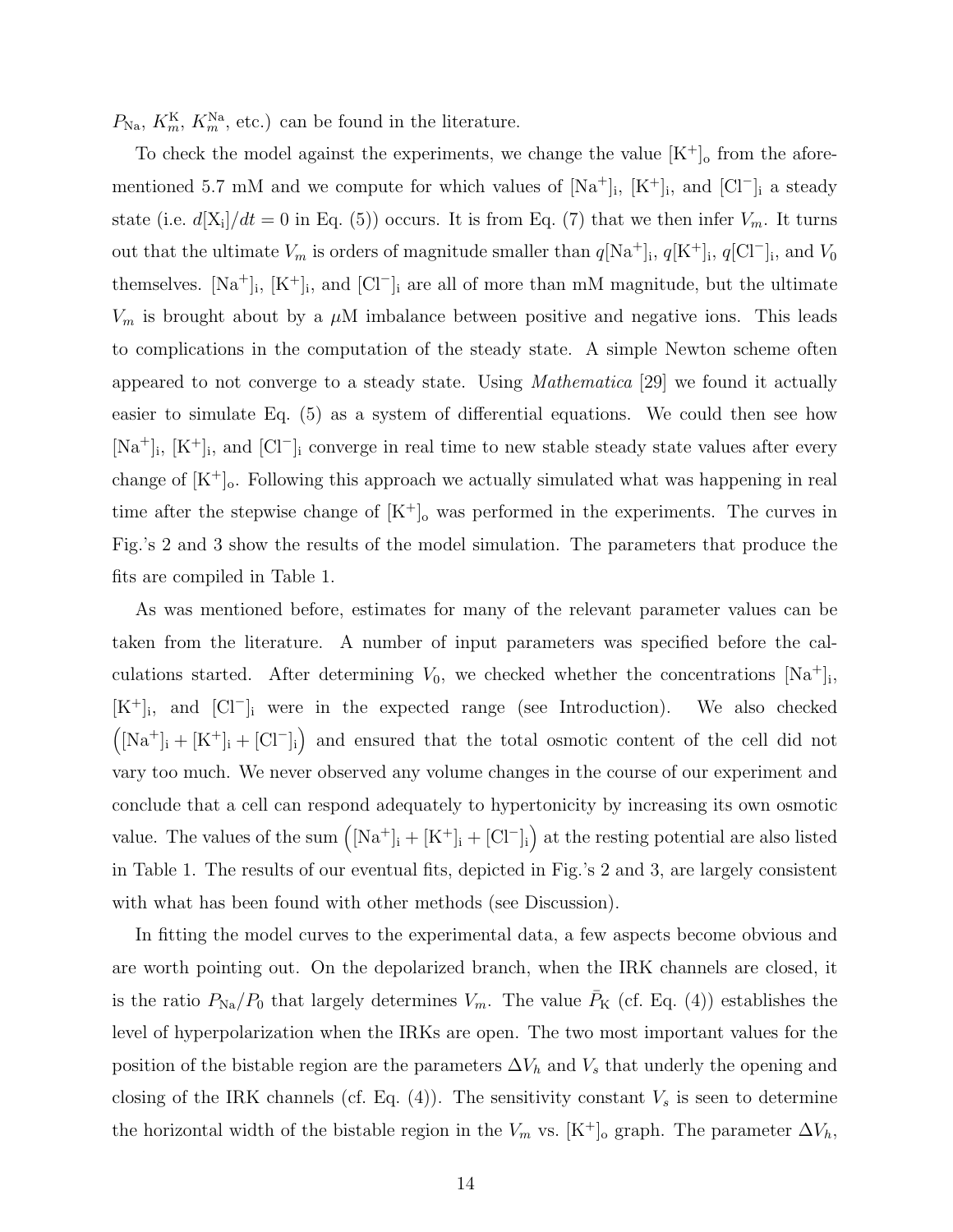which describes the deviation of  $V_h$  from  $E_K$ , is what determines where along the  $[K^+]$ <sub>o</sub>-axis the bistable region is centered.

It is the  $Na<sup>+</sup>$  potential that drives the Na,K,2Cl-cotransporter. So, ultimately, the cotransporter's energy supply derives from the ATP driven Na,K-pump. Obviously, the cotransporter's Cl<sup>−</sup> -transport against the net electrochemical Cl<sup>−</sup> -potential indirectly presents another load on the Na,K-pump. Going back to the explanation that was given at the end of the Introduction (third paragraph from the end), we can then understand that, with more chloride transport, the system will make an earlier switch to the depolarized branch when  $[K^+]_o$  is decreased. So we get a switch at higher  $[K^+]_o$  when the cotransporter is stimulated with a hyperosmotic medium. The presence of bumetanide, on the other hand, eliminates chloride traffic and should push the bistable region to smaller values of  $[K^+]$ <sub>o</sub>. Experiments affirm these expectations and the model gives a good accounting (cf. Fig.'s 2 and 3).

In Fig. 2 we see that, for the physiological condition and on the remainder of the hyperpolarized branch, there is a further hyperpolarization of about 3 mV after the addition of bumetanide to the medium. At the end of section 2 we mentioned how the GHK equation can provide an approximation. In terms of the GHK equation, addition of bumetanide brings us from

$$
V_m = \frac{RT}{F} \log \left[ \frac{P_K [K^+]_o + P_{Na} [Na^+]_o + P_{Cl} [Cl^-]_i}{P_K [K^+]_i + P_{Na} [Na^+]_i + P_{Cl} [Cl^-]_o} \right]
$$
(8)

to

$$
V_m = \frac{RT}{F} \log \left[ \frac{P_{\rm K}[\rm K^{+}]_{\rm o} + P_{\rm Na}[\rm Na^{+}]_{\rm o}}{P_{\rm K}[\rm K^{+}]_{\rm i} + P_{\rm Na}[\rm Na^{+}]_{\rm i}} \right].
$$
 (9)

At our close to physiological starting point, i.e.  $[K^+]_0 = 5.7$  mM,  $[Na^+]_0 = 148$  mM, and [Cl<sup>-</sup>]<sub>o</sub> = 130 mM, we measured  $V_m = -73$  mV before and  $V_m = -76$  mV after the addition of bumetanide. Taking  $[K^+]_i = 132 \text{ mM}, [Na^+]_i = 10 \text{ mM}, \text{ and } P_{Cl} = 3P_K [4, 30, 31]$ we find with these equations that  $\text{[Cl}^-$ <sub>i</sub> exceeds  $\text{[Cl}^-$ <sub>i</sub><sup>eq</sup>  $\frac{eq}{i}$  (which is to be calculated from  $V_m = (RT/F) \log \left( \left[ \text{Cl}^- \right]_1^{\text{eq}} \right)$  $\binom{eq}{i}$   $\left[\text{Cl}^{-}\right]$ o ) at  $V_m = -73$  mV) by about 0.36 mM. This estimate, however, assumes that  $[Na^+]_i$  and  $[K^+]_i$  do not change upon the addition of bumetanide and it is bound to be inaccurate. It is inaccurate because Na,K-ATPase and the Na,K,2Clcotransporter couple the flows of the involved ions. Therefore  $[Na^+]_i$  and  $[K^+]_i$  change to new steady state values after the addition of bumetanide. Our full model does take such changes into account and leads to an estimate of 0.31 mM for the accumulation of chloride above the equilibrium concentration. For the hyperosmotic medium the GHK equations, (8)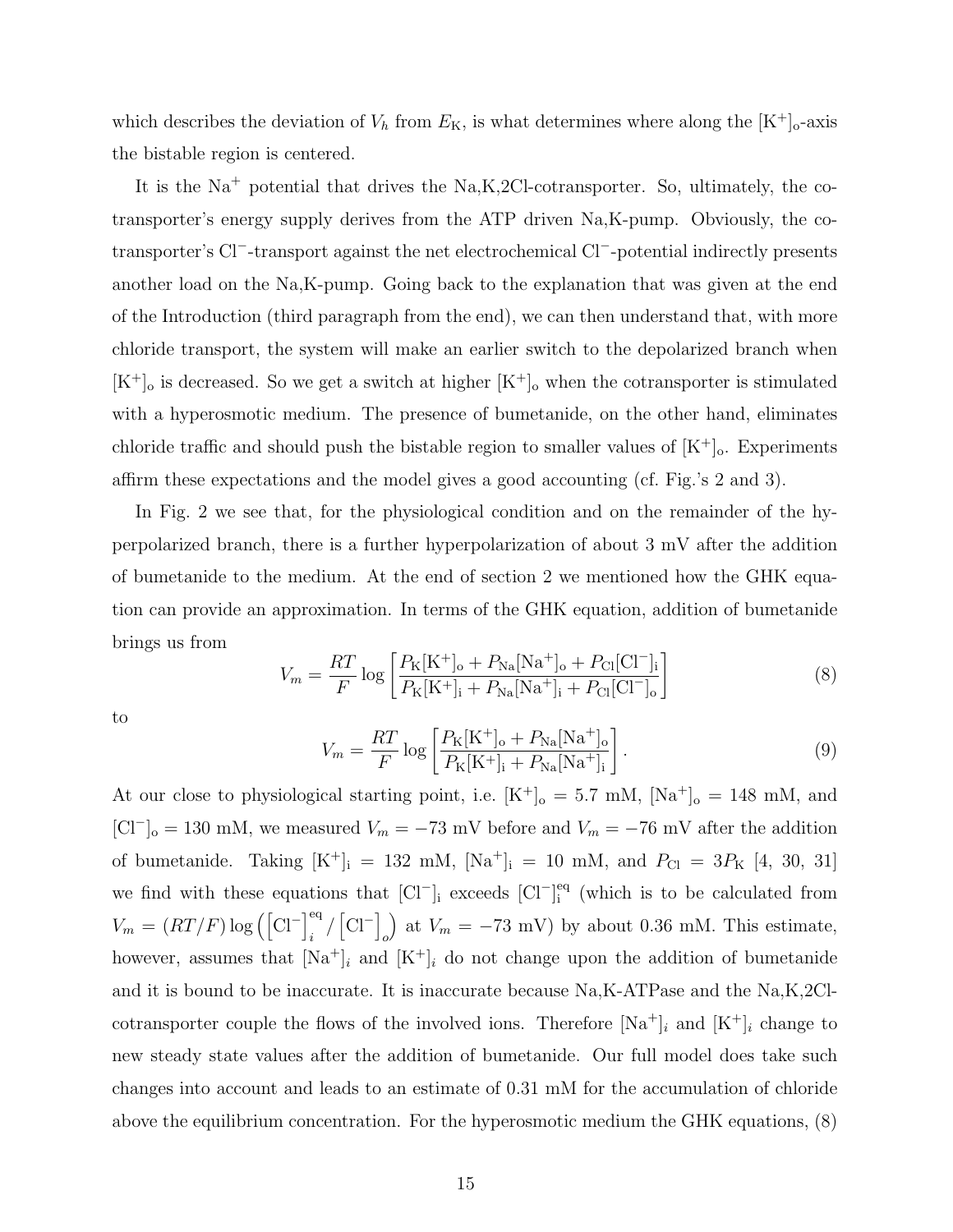and (9), lead to  $([Cl^-]_i - [Cl^-]_i^{eq}$  $\binom{eq}{i}$  = 1.4 mM. Our model predicts to 0.44 mM for this case.

#### IV. DISCUSSION

As was mentioned before, the Na,K,2Cl-cotransporter accumulates chloride in the cell to slightly above the concentration that would occur if the intracellular and extracellular chloride were at electrochemical equilibrium. It is obvious that there is a connection between this accumulation and the quantities  $J_{\text{cot}}$  for the cotransporter driven inflow and  $P_{\text{Cl}}$  for the chloride permeability of the membrane. A larger  $P_{\text{Cl}}$  leads to "easier" outflow and, thereby, to a smaller necessary accumulation to compensate for the inflow. Estimates of the involved quantities and parameters have varied. Direct measurement in mammalian skeletal muscle of the chloride accumulation with chloride sensitive electrodes led to 1.4 ( $\pm$  1.2) mM [31]. With similar methods, others [32, 33] have found values at the low end of this order of magnitude estimate. It is apparent that the chloride accumulation above the electrochemical equilibrium concentration is too small to be meaningfully established with chloride sensitive electrodes. To obtain that accumulation two measured quantities that are almost equal have to be subtracted and the resulting difference comes with a relative error that is much larger than the relative error of the original measured quantities. It has been suggested that chloride permeability can increase with osmotic stress [34]. But in our model  $P_{\text{Cl}}$  is constant and  $P_K$  is adjusted such that the ratio  $P_{\text{Cl}}/P_K$  is about 5 [4]. For the potassium permeability we find, in turn, that it is about ten times as large as the sodium permeability. In physiological conditions we, furthermore, infer from the values of  $\bar{P}_K$  and  $P_0$  that the IRKs account for about 85% of the potassium permeability.

Ba<sup>2+</sup> blocks the IRKs and upon its application the membrane potential relaxes to a new steady state. In Ref. [17] such relaxation was employed to come to an estimate of  $J_{\text{cot}}$ . This relaxation, which takes about one to four minutes, was recorded with and without bumetanide in the medium and fitted with a single exponential.  $J_{\text{cot}}$  was thus found to be  $1.4 \times 10^{-12}$  mol cm<sup>-2</sup> s<sup>-1</sup>, i.e. about an order of magnitude smaller than our estimate (see Table 1). However, the starting point for the  $J_{\text{cot}}$ -estimate of Ref. [17] was the aforementioned approximate 1.4 mM chloride accumulation of Ref. [31]. Ref. [17], furthermore, used the formula  $V_m = (RT/F) \log ( [CI^-]_i / [CI^-]_o )$  to relate a change in transmembrane voltage after the addition of bumetanide to a change in  $\left[\mathrm{Cl}^{-}\right]_i$ . Such a correspondence between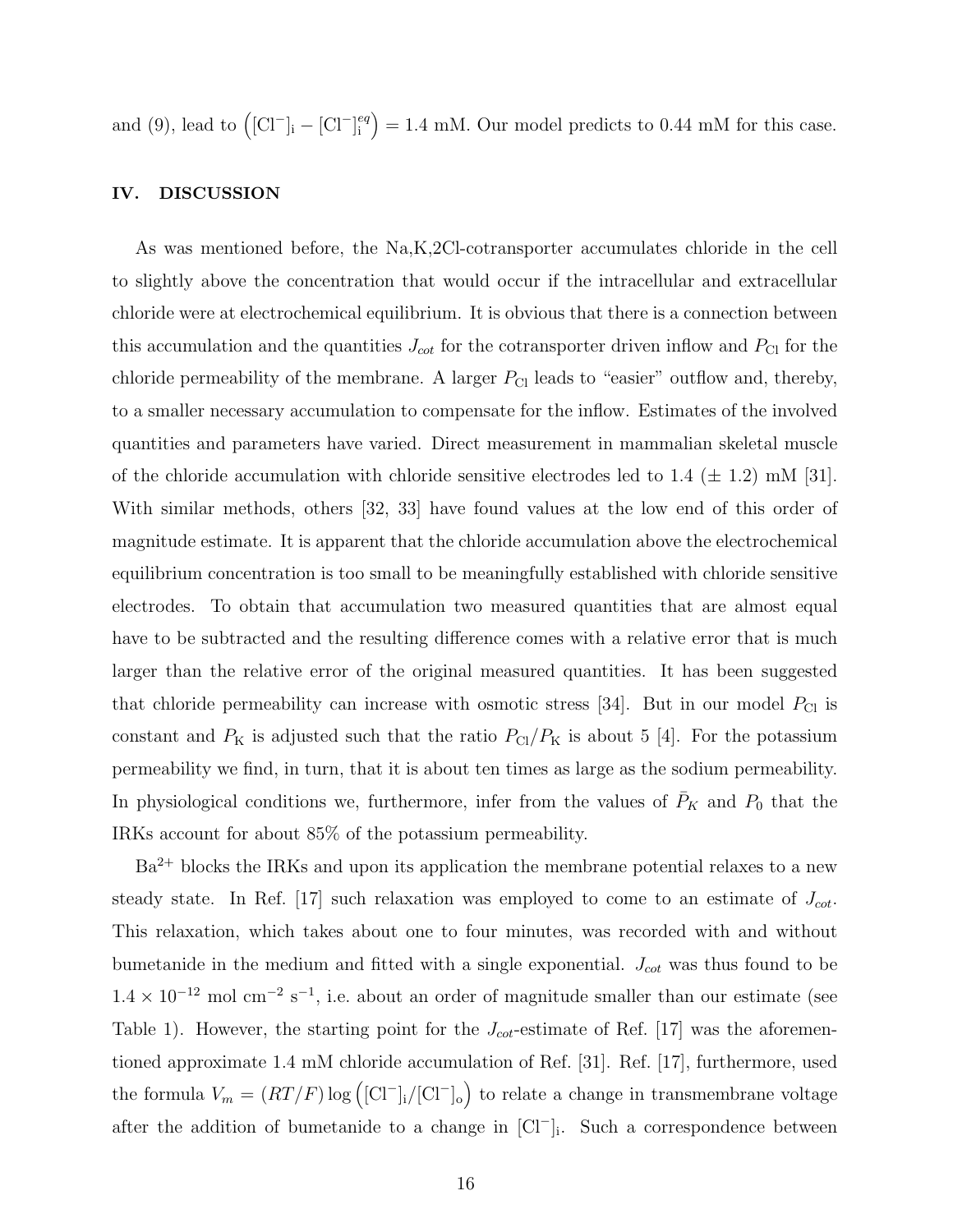cotransporter-caused chloride accumulation and membrane potential can, at best, be very approximate, as the Na,K,2Cl-cotransporter also moves sodium and potassium across the membrane. Moreover, the intracellular concentrations of the three involved ions are all coupled to each other and to the membrane potential. Our model incorporates these couplings. The full effect of the addition of bumetanide can only be assessed through a numerical simulation like ours.

The Na,K,2Cl-cotransporter is a carrier. As such, it ought to exhibit Michaelis-Menten type saturation with increasing concentrations of the carried ions. It is because of a lack of available data on the cotransporter that we opted for the simple one-parameter description of the cotransporter's turnover. Neglecting the saturation may be particularly inappropriate in the hyperosmotic situation [19]. A more accurate model can be constructed as more data on the cotransporter will become available.

We did not perform a systematic general and exhaustive search over the entire parameter space to find what values lead to the best fit. There are too many parameters for such an approach to lead to a unique result. Moreover, such an approach would not be sensible as the model is approximate to begin with. We started with values that were close to existing estimates and kept the values in an acceptable range as we perfected the fits. Our goal was for our simulation to merely reproduce the experimental phenomena (the bistability foremost) with known facts, estimates, and relationships.

The Na,K-ATPase has been well researched and the parameter values that we report in Table 1 are in the established range.  $K_m^{\text{K}}$  and  $K_m^{\text{Na}}$  are used as described in Eq. (1). Customarily, the  $K_m^X$  is defined as the concentration at which the pump operates at half the speed of what it would be at saturating [X]. Because of the powers -2 and -3 in our description of the Na,K-ATPase (cf. Eq.  $(1)$ ), our case is slightly different. We have  $1/8$  of the saturated turnover at  $[Na^+]_i = K_m^{\text{Na}}$  and  $1/4$  of the saturated turnover at  $[K^+]_o = K_m^{\text{K}}$ . The authoritative textbook by Läuger [2] gives  $K_m^{\text{Na}} = 0.6$  mM and  $K_m^{\text{K}} = 0.2$  mM for the values at which the pump operates at the half maximal rate. However, estimates for these parameters have varied widely. The more recent Ref. [35] reports  $K_m^{\text{K}} = 0.8 - 1.5 \text{ mM}$  and  $K_m^{\text{Na}} \sim 15 \text{ mM}$ . These numbers appear closer to our estimates.

 $J_P^{Max}$  is not just a molecular property.  $J_P^{Max}$  is also proportional to the number of pumps per unit area on the cell membrane.  $J_P^{Max}$  can thus vary widely from cell to cell. Reference [36] lists the estimated maximal transmembrane flux of sodium ions for three different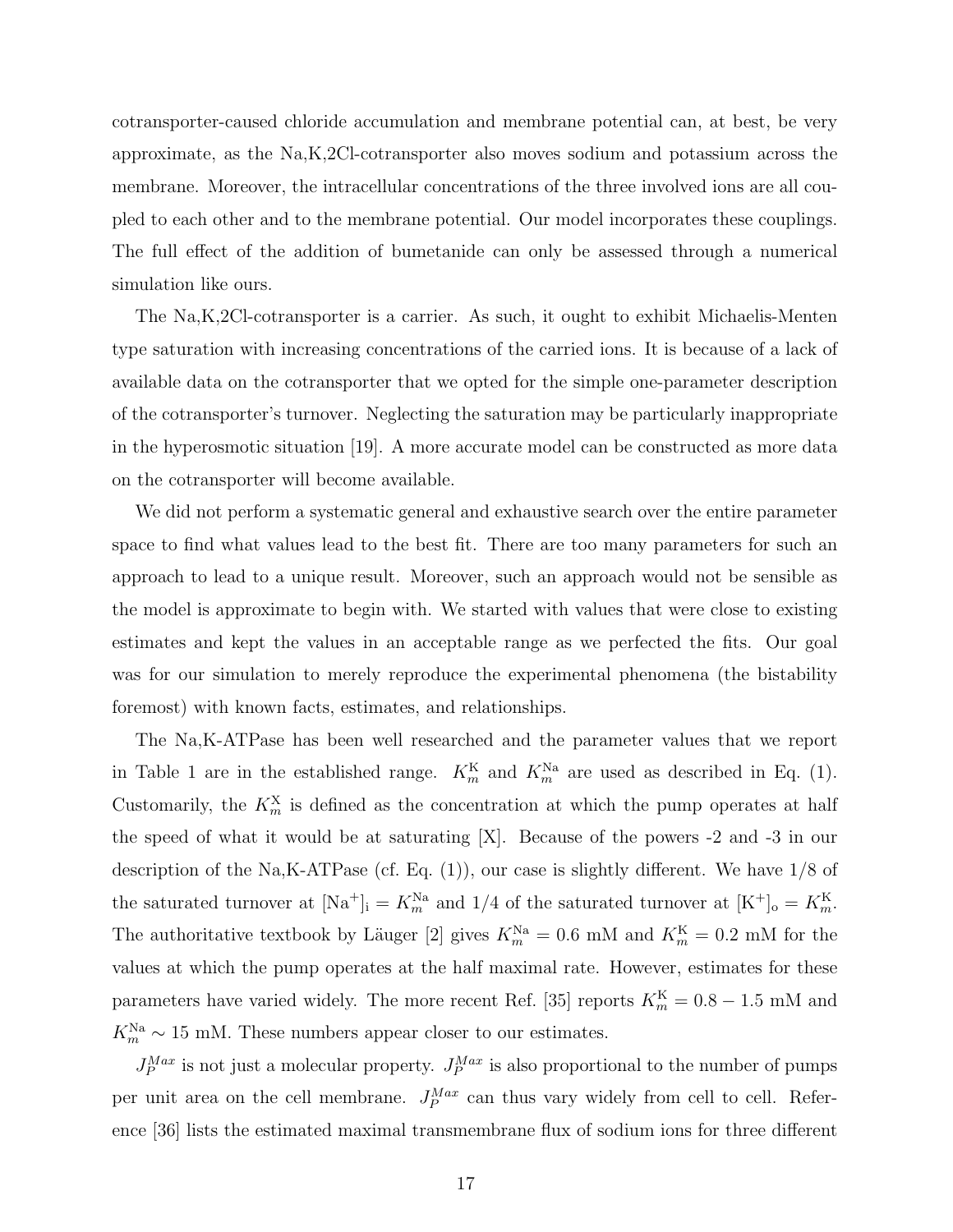mammalian muscle cells. These estimates vary from 25 to 83 pmole  $s^{-1}$ cm<sup>-2</sup>. The associated  $J_P^{Max}$  is found after dividing these numbers by three. Our numbers in Table 1 appear about an order of magnitude higher than these estimates. Likewise,  $P_{Na}$  depends linearly on the permeability of a channel as well as on the number of channels per unit area of cell membrane. The values in Table 1 appear close to the  $P_{\text{Na}} = 5.37 \ (\pm 0.30) \times 10^{-8} \text{ cm s}^{-1}$ that is reported in Ref. [37] for Xenopus laevis oocytes.

The table shows how the cotransporter actually cycles about as much as the Na,K-ATPase. From the numbers in the table it can be inferred that the inward sodium flow through the cotransporter has roughly 30% of the magnitude of the outward sodium flow through the Na,K-ATPase. For potassium, cotransporter flow is about 50% of the flow through the Na,K-ATPase. At steady state it thus appears to not be legitimate to treat cotransporter activity as a mere perturbation on the dynamics of a system with only Na,K-ATPase and channels for sodium and potassium.

The parameter  $V_s$  quantifies the sensitivity of the IRK's open-closed ratio to the membrane potential. Over the course of more than three decades the inward rectification has been fitted many times to a Boltzmann distribution. Estimates for  $V_s$  have consistently fallen in the range between  $7 \text{ mV}$  and  $15 \text{ mV}$  [38]. We account for the change of the width and location of the bistable region in Fig.'s 2 and 3 primarily with changes in the IRK parameters  $V_s$  and  $\Delta V_h$ . This may seem puzzling. After all, one is tempted to think that  $V_s$ and  $\Delta V_h$  are consequences of the internal structure of the IRK channel and one would not expect  $V_s$  and  $\Delta V_h$  to depend on ion concentrations. However, it has been reported that other ions (like  $Mg^{2+}$ ) are involved in the closing of the IRKs and that concentration levels of intracellular polyamines can modulate properties of the IRK channel [3, 39]. It is possible that Mg<sup>2+</sup> and polyamine concentrations are behind the variation in  $V_s$  and  $\Delta V_h$  that we see in Table 1. The variation of  $V_s$  that we see is within the aforementioned 7 to 15 mV range. For  $\Delta V_h$  we have not found any estimates in the literature.

### V. APPENDIX

In order to relate the model calculations to measured data, we need estimates for the membrane permeability for chloride,  $P_{\text{Cl}}$ , and for the cotransporter flow,  $J_{\text{cot}}$ . For that purpose we use experimental data presented in Ref. [17]. In that reference the same preparations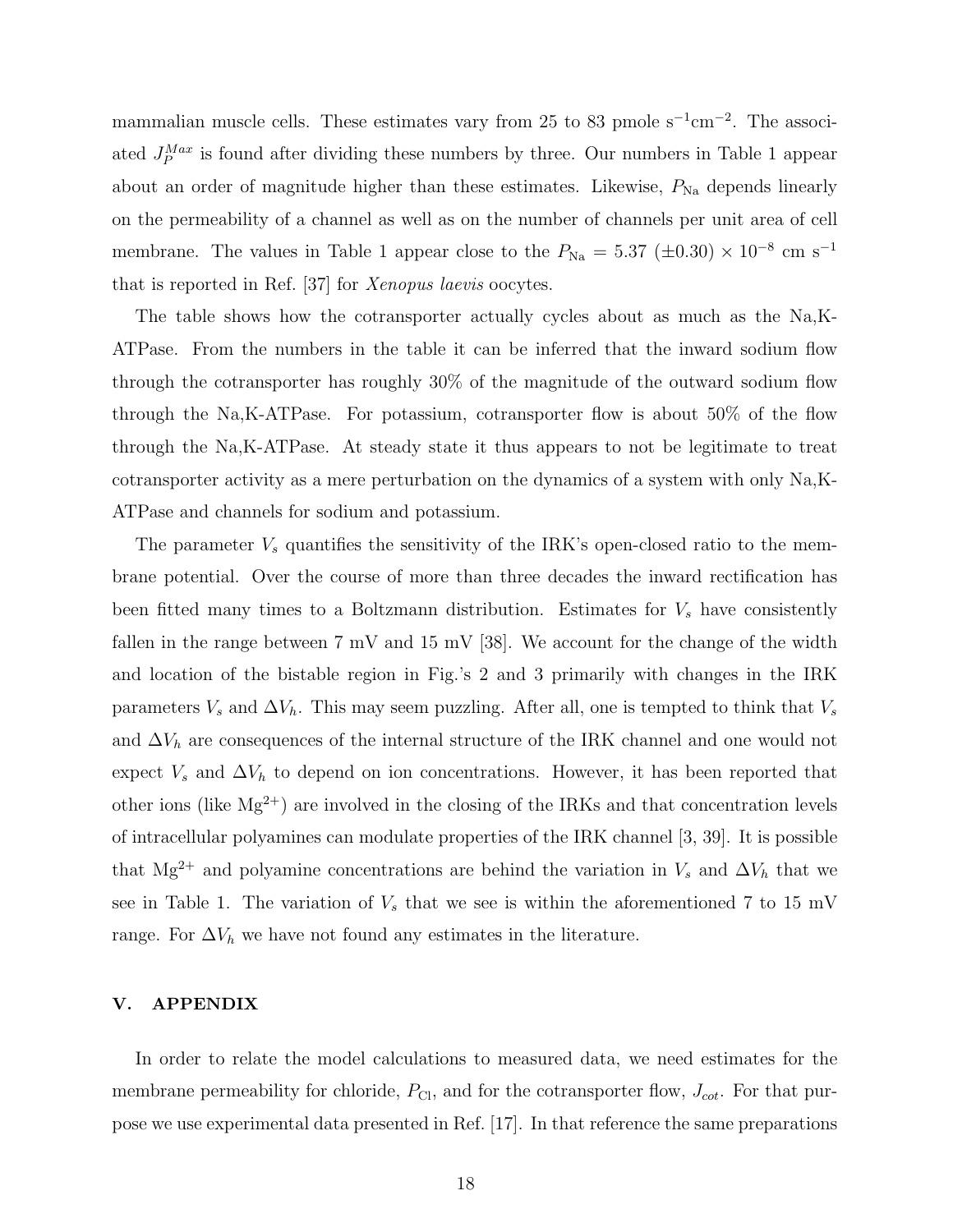as here were used.

In Ref. [17] it is described how  $Ba^{2+}$  was added to the extracellular medium. Barium rapidly blocks the inwardly rectifying potassium channel (called here IRK). An exponential relaxation of a few minutes to a new membrane potential occurs after such blocking. It will be shown in this Appendix how the values of  $P_{\text{Cl}}$  and  $J_{\text{cot}}$  can be derived from the comparison of the relaxation time without (the control) and with bumetanide (that blocks the cotransporter) in the medium. In Ref. [17] the imprecise chloride accumulation estimate  $(1.4 \pm 1.2 \text{ mM})$  of Ref. [31] was utilized to achieve an estimate of  $J_{\text{cot}}$ . Our approach also relies on estimations by others; in particular estimations for the permeability ratios for potassium, sodium and chloride and for the concentrations of these ions in the cell under physiological conditions. However, these values are more precisely known.

After the blocking of the IRKs by  $Ba^{2+}$ , the system relaxes to a new steady state. As  $P_{\text{Cl}}$  is much larger than  $P_{\text{K}}$  and  $P_{\text{Na}}$ , the relaxation to a new steady state value of  $V_m$  is primarily associated with the influx of chloride into the cell. The difference of the relaxation times with and without bumetanide can provide the value of the cotransporter flow  $J_{\text{cot}}$ .

With bumetanide in the medium, the accumulation of chloride is negligible and we have  $V_m = E_{\text{Cl}}$  in steady state. This allows us to leave out the chloride contribution in the GHKequation as in Eq. (9). In this case we measure  $V_m = -76$  mV before the addition of Ba<sup>2+</sup>. We make the Mullins and Noda correction for the rheogenic properties (see Chapter 4 of Ref. [2]) of the Na/K-pump and we find that such  $V_m$  is well fitted with physiological values  $[K^+]_i = 132$  mM,  $[Na^+]_i = 10$  mM, and  $P_K/P_{Na} = 78$ . With bumetanide and  $Ba^{2+}$  in the medium, we measure  $V_m = -51$  mV after full relaxation. With the same values for  $[K^+]$ and  $[Na^+]$ <sub>i</sub> we then find  $P_K/P_{Na} = 11$ . A more detailed adjustment of the concentrations of sodium and potassium produces only a minor change in  $P_K/P_{\text{Na}}$ .

The driving force behind the chloride inflow is the difference between the actual membrane potential and the equilibrium potential for chloride, i.e.  $V_m - E_{\text{Cl}}$ , where  $E_{\text{Cl}} =$  $(RT/F) \log (\text{[Cl}^{-1}_{\text{i}}/\text{[Cl}^{-}]_{\text{o}})$ . When  $V_m$  is reduced upon the addition of  $\text{Ba}^{2+}$ , we get  $V_m > E_{\text{Cl}}$ and chloride flows into the cell. We can describe the relaxation as follows:

$$
\left[\mathrm{Cl}^-\right]_i(t) = \left(\frac{E_{\mathrm{Cl}}(0)}{V_m(0)}\right) \left[\mathrm{Cl}^-\right]_0 \exp\left[-u(t)\right],
$$

where u is a dedimensionalized representation of  $V_m$  (see Introduction of the main text). The slope of  $[\text{Cl}^-]_i(t)$  at  $t=0$  (i.e. directly after the addition of  $\text{Ba}^{2+}$ ) can be approximated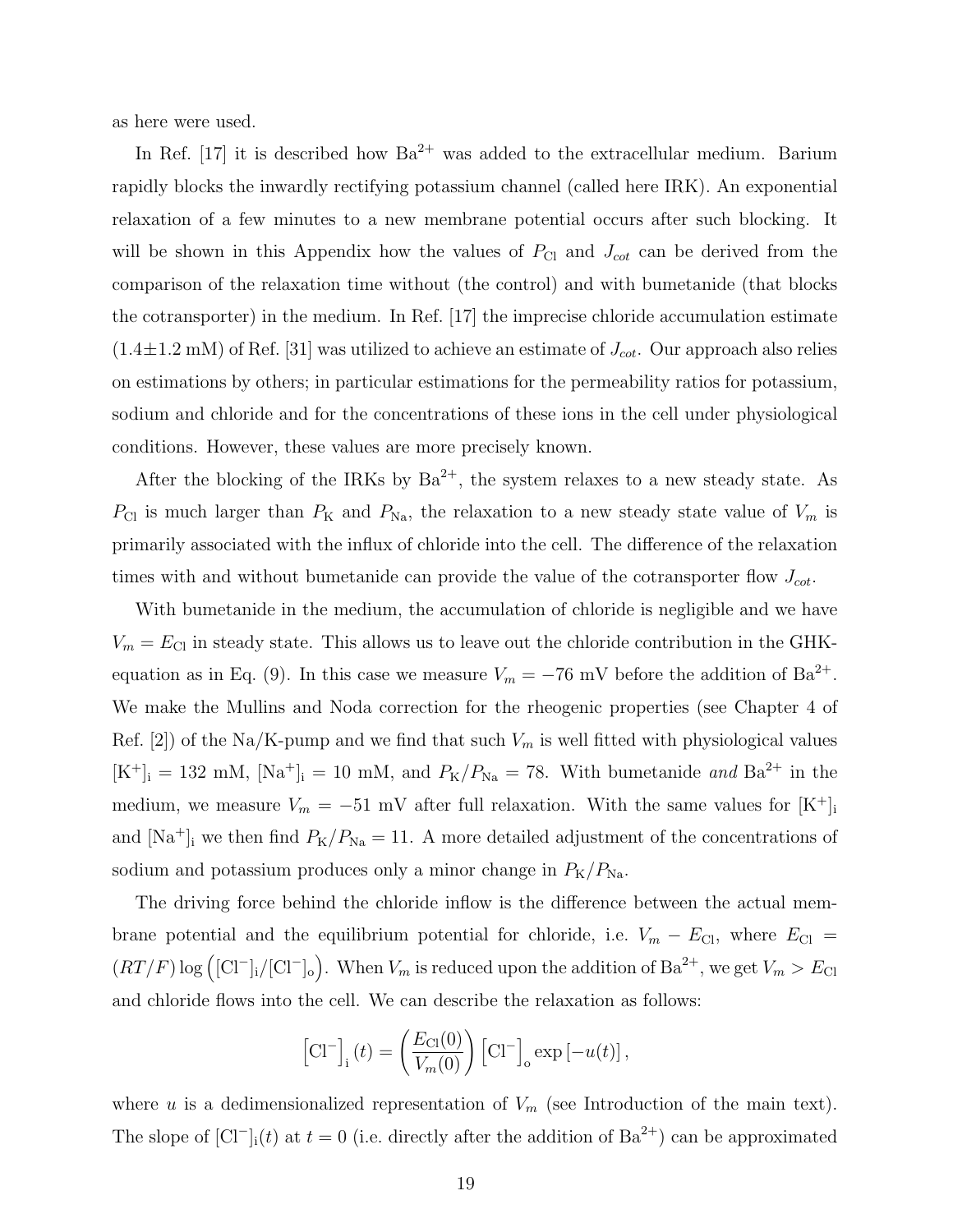by differentiating this expression with respect to time and setting  $t = 0$ :

$$
\frac{d}{dt} [Cl^-]_i (t=0) \approx \left(\frac{E_{Cl}(0)}{V_m(0)}\right) [Cl^-]_o \frac{\Delta u}{\tau} \exp[-u(0)] .
$$

Here  $\Delta u$  is the dedimensionalized total change in  $V_m$  in the course of the entire relaxation and  $\tau$  is the characteristic relaxation time that results when the relaxation of the membrane potential is fitted with a single exponential. All the values on the right hand side of this equation can be measured or well approximated. As in Eq. (5), we then obtain an estimate for the flux through the cotransporter

$$
J_{\text{Cl}}(t=0) = \frac{1}{4}d\left(\frac{d\left[\text{Cl}^{-}\right]_{i}(t)}{dt}\right)_{t=0}
$$

,

where d denotes the diameter of the cylindrical muscle cell. For the cases with and without bumetanide the difference of the  $J_{\text{Cl}}$ 's is due to the constant cotransporter flux  $J_{\text{cot}}$ . Without bumetanide the relaxation time  $\tau$  is measured as  $127 \pm 7$  s and with bumetanide that relaxation time is measured to be  $182 \pm 23$  s [17]. This leads to  $J_{\text{cot}} = 20 \pm 8$  pmole cm<sup>-2</sup>s<sup>-1</sup>.

In the main text we also examine the situation with a hypertonic medium. Hypertonicity increases the flow through the cotransporter. The above analysis is readily repeated for the hypertonic situation and is found to lead to  $J_{\text{cot}}^{hyp} = 28 \pm 16$  pmole cm<sup>-2</sup>s<sup>-1</sup>

In the control situation, without bumetanide, the steady state transmembrane potential before the addition of barium is  $-73$  mV. A small hyperpolarization to  $-76$  mV occurs when just bumetanide is added. Such 3 mV hyperpolarization is associated with intracellular chloride decrease, i.e. an intracellular chloride concentration that is slightly higher in the control situation than what it would be at the chloride equilibrium that we have with bumetanide. Reference [4] reports a  $P_{\text{Cl}}/P_{\text{K}}$  that is at least 3. A larger value of  $P_{\text{Cl}}/P_{\text{K}}$ would make the chloride decrease smaller. This is because the passive efflux of chloride, being equal to the influx through the cotransporter, needs a smaller driving force when the value of  $P_{\text{Cl}}$  is larger. In the control steady state  $J_{\text{cot}}$  is equal and opposite to the passive outward flow through the chloride channels. With Eq. (3) of the main text we next infer  $P_{\text{Cl}} = (21 \pm 2) \times 10^{-9}$  cm s<sup>-1</sup> in control and  $P_{\text{Cl}} = (15 \pm 2) \times 10^{-9}$  cm s<sup>-1</sup> in the hypertonic medium. These values are consistent with the range we assumed them to be in at the beginning of the derivation.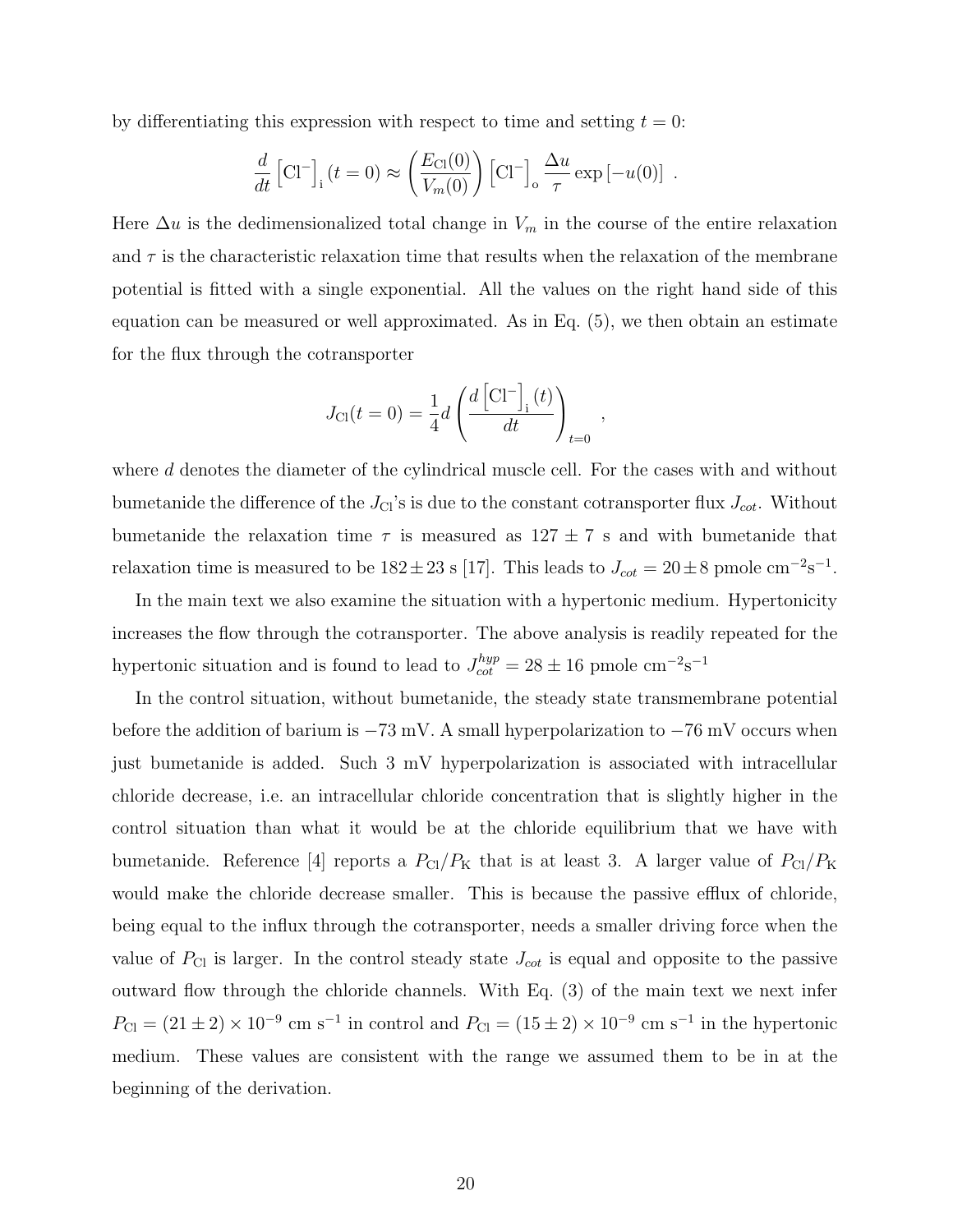- [1] J. G. Nichols, A. R. Martin and B. G. Wallace, From neuron to brain (Sinauer Associates Inc., Sunderland, MA, 1992).
- [2] P. Läuger, Electrogenic ion pumps (Sinauer Associates Inc., Sunderland, MA, 1991).
- [3] Z. Lu, Mechanism of rectification in inward-rectifier  $K^+$  channels, Annu. Rev. Physiol. 66 (2004) 103-129
- [4] A.H. Bretag, Muscle chloride channnels, Physiol. Rev. 67 (1987) 618-724.
- [5] M. Haas and B. Forbush, The Na-K-Cl cotransporter of secretory epithelia, Annu. Rev. Physiol. 62 (2000) 515-534.
- [6] J.M. Russell, Sodium-potassium-chloride cotransport, Physiol. Rev. 80 (2000)211-276.
- [7] K. Strange, Cellular volume homeostasis, Adv. Physiol. Educ. 28 (2004) 155-159.
- [8] D.H. Ellison, Diuretic Therapy and resistance in congestive heart failure, Cardiology 96 (2001) 132-143.
- [9] D. Landau, Potassium-related inherited tubulopathies, Cell. Mol. Life Sci. 62 (2006) 1962- 1968.
- [10] A.V. Alfonzo, C. Isles, C. Geddes, and C. Deighan, Potassium disorders–clinical spectrum and emergency management, Resuscitation 70 (2006) 10-25.
- [11] K. Jurkat-Rott and F. Lehmann-Horn, Paroxysmal muscle weakness the familial periodic paralyses, J. Neurol. 253 (2006) 1391-1398.
- [12] A.F. Struyk and S.C. Cannon, Paradoxical depolarization of Ba<sup>2+</sup>- treated muscle exposed to low extracellular  $K^+$ : insights into resting potential abnormalities in hypokalemic paralysis, Muscle Nerve 37 (2008) 326-337.
- [13] J. Siegenbeek van Heukelom, The role of the potassium inward rectifier in defining cell membrane potentials in low potassium media, analyzed by computer simulation, Biophys. Chem. 50 (1994) 345-360.
- [14] H. van Mil, J. Siegenbeek van Heukelom, and M. Bier, A bistable membrane potential at low extracellular potassium concentration, Biophys. Chem. 106 (2003) 15-21.
- [15] R.J. Geukes Foppen and J. Siegenbeek van Heukelom, Isoprenaline-stimulated differential adrenergic response of  $K^+$  channels in skeletal muscle under hypokalaemic conditions, Pflugers Arch. 446 (2003) 239-247.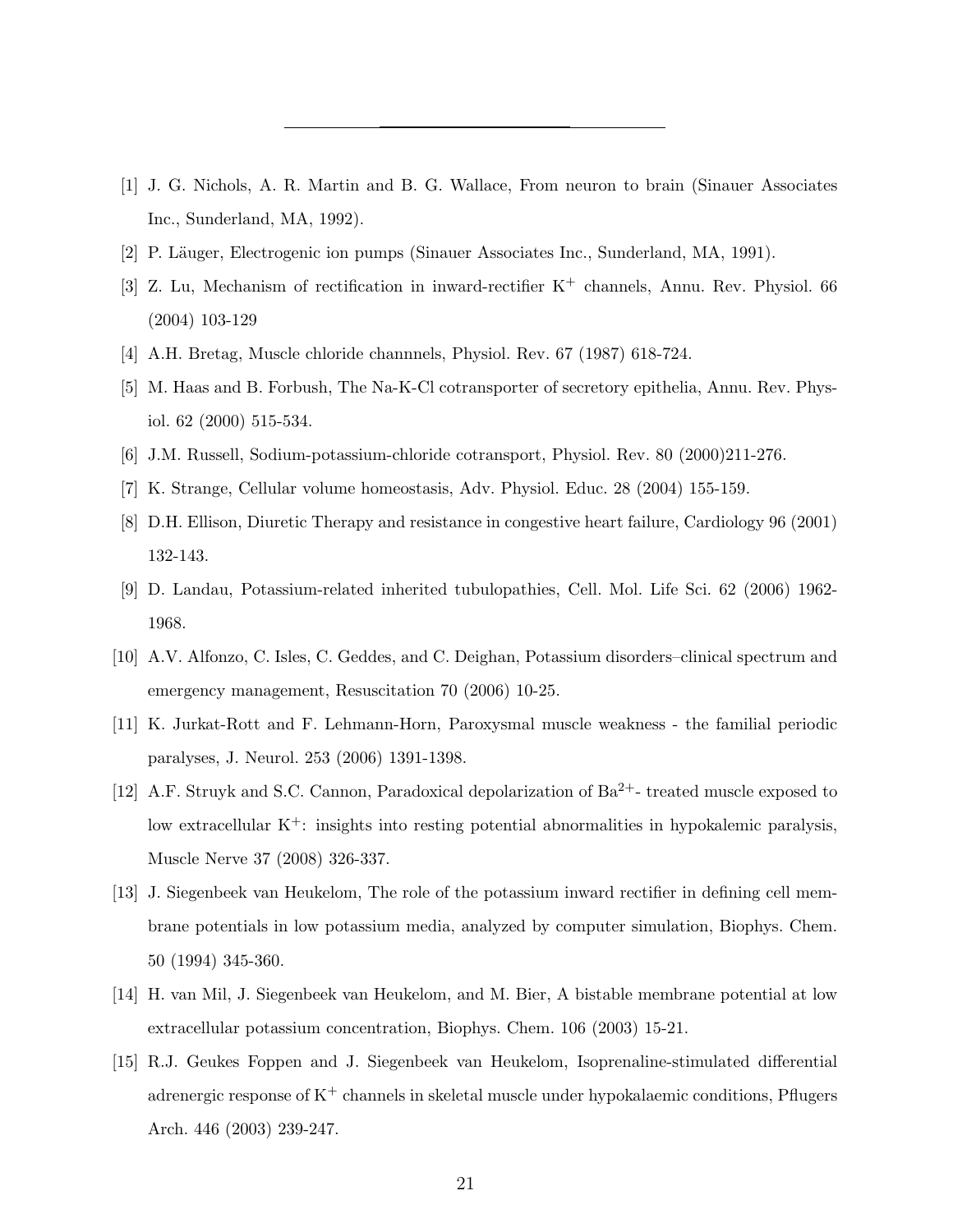- [16] R.J. Geukes Foppen, H.G. J. van Mil, and J. Siegenbeek van Heukelom, Osmolality influences bistability of membrane potential under hypokalemic conditions in mouse skeletal muscle: an experimental and theoretical study, Comp Biochem Physiol Part A 130 (2001) 533-538.
- [17] R.J. Geukes Foppen, In skeletal muscle the relaxation of the resting membrane potential induced by  $K^+$  permeability changes depends on  $Cl^-$  transport, Pflugers Arch. - Eur. J. Physiol. 447 (2004) 416-425.
- [18] J. Siegenbeek van Heukelom, Role of the anomalous rectifier in determining membrane potentials of mouse muscle fibres at low extracellular  $K^+$ , J Physiol. 434 (1991) 549-560.
- [19] R.J. Geukes Foppen, H.G. J. van Mil, and J. Siegenbeek van Heukelom, Effects of chloride transport on bistable behaviour of the membrane potential in mouse skeletal muscle, J. Physiol. 542 (2002) 181-191.
- [20] J. Siegenbeek van Heukelom, H.G.J. van Mil, and R.J. Geukes Foppen, in: H.V. Westerhoff et al. (Eds.), BioThermoKinetics of the living cell (BioThermoKinetics Press, Amsterdam, 1996) p. 112.
- [21] H.G.J. van Mil HG, R.J. Geukes Foppen, and J. Siegenbeek van Heukelom, The influence of bumetanide on the membrane potential of mouse skeletal muscle cells in isotonic and hypertonic media. Br. J. Pharmacol. 120 (1997) 39-44.
- [22] H. G. Ferreira and M. W. Marshall, The biophysical basis of excitability (Cambridge University Press, Cambridge, Great Britain, 1985).
- [23] S. Hagiwara and K. Takahashi, The anomalous rectification and cation selectivity of the membrane of a starfish egg cell, J. Membr. Biol. 18(1) (1974) 61-80.
- [24] N. B. Standen and P. R. Stanfield, Inward rectification in skeletal muscle; a blocking particle model, Pflugers Arch. 378 (1978) 173-176.
- [25] B. Hille, Ionic channels of excitable membranes (Sinauer Associates Inc., Sunderland, MA, 1992).
- [26] M. Spassova and Z. Lu, Coupled ion movement underlies rectification in an inward-rectifier K+ channel, J. Gen. Physiol. 112 (1998) 211-221.
- [27] J.A. Fraser and C.L. Huang, A quantitative analysis of cell volume and resting potential determination and regulation in excitable cells, J. Physiol. (London) 559 (2004) 459-478.
- [28] J. Keener and J. Sneyd, Mathematical Physiology (Springer Verlag, New York, 1998).
- [29] Wolfram Research, Inc., Mathematica, Version 5.2 (Champaign, IL, 2005).